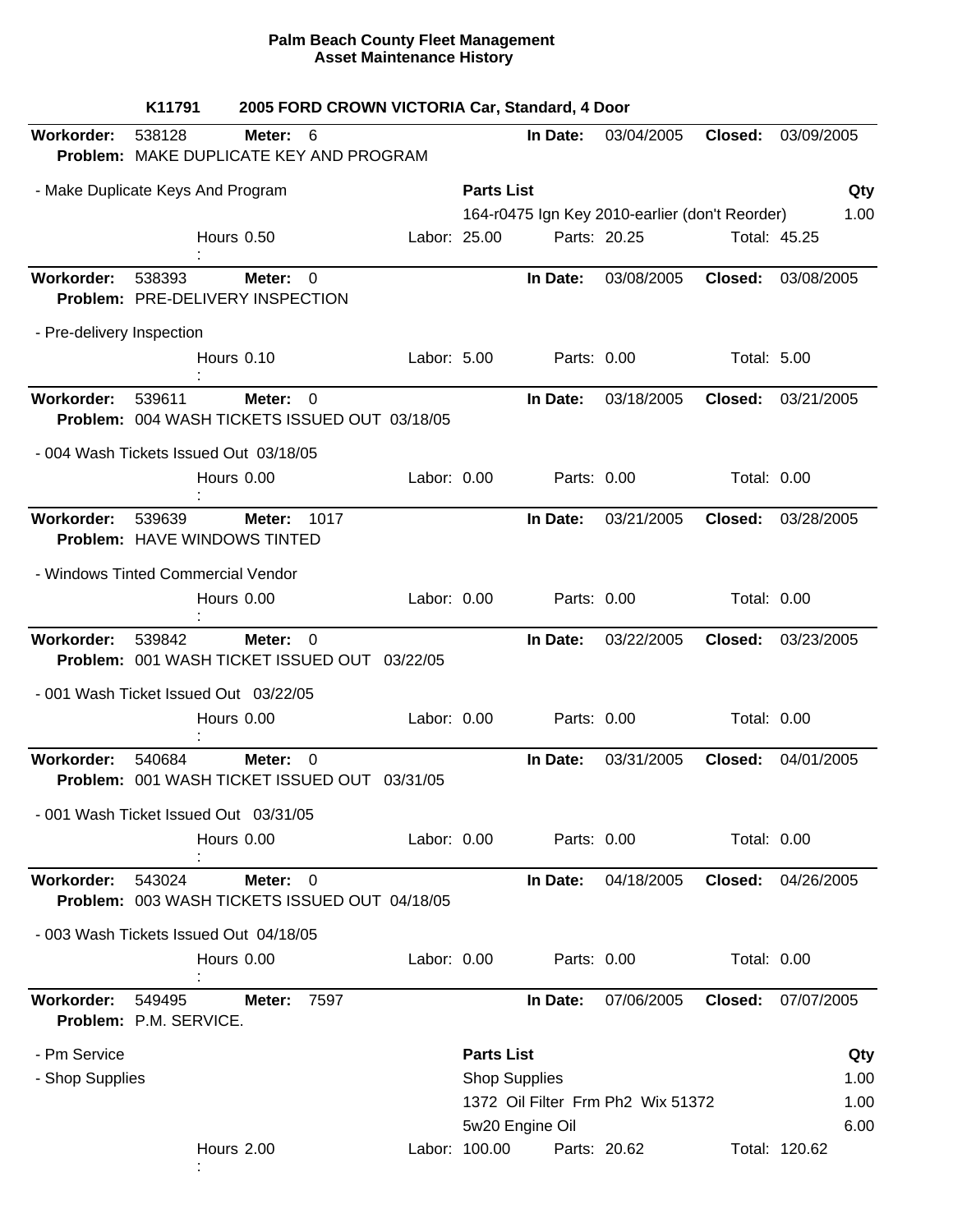| <b>Workorder:</b>           | 553985<br>Problem: P.M.SERVICE                          | Meter: | 10916          |              |                      | In Date:           | 08/29/2005                              | Closed:     | 08/30/2005    |
|-----------------------------|---------------------------------------------------------|--------|----------------|--------------|----------------------|--------------------|-----------------------------------------|-------------|---------------|
| - Pm Service                |                                                         |        |                |              | <b>Parts List</b>    |                    |                                         |             | Qty           |
| - R&r Front Tires.          |                                                         |        |                |              | <b>Shop Supplies</b> |                    |                                         |             | 1.00          |
| - Repair Tag Light.         |                                                         |        |                |              |                      |                    | Ca5056 Air Filter Lbf Af1032a Wix 46134 |             | 1.00          |
| - Shop Supplies             |                                                         |        |                |              |                      |                    | 1372 Oil Filter Frm Ph2 Wix 51372       |             | 1.00          |
|                             |                                                         |        |                |              |                      |                    | G8018 Fuel Filter Lbf G6593 Wix 33595   |             | 1.00          |
|                             |                                                         |        |                |              |                      | 5w20 Engine Oil    |                                         |             | 7.00          |
|                             |                                                         |        |                |              |                      |                    | 706421034 235/55r17 Eagle Ls 98h        |             | 2.00          |
|                             | <b>Hours 3.25</b>                                       |        |                |              | Labor: 162.50        |                    | Parts: 328.10                           |             | Total: 490.60 |
| <b>Workorder:</b>           | 554784<br>Problem: 005 WASH TICKETS ISSUED OUT 08/19/05 | Meter: | 0              |              |                      | In Date:           | 08/19/2005                              | Closed:     | 09/09/2005    |
|                             | - 005 Wash Tickets Issued Out 08/19/05                  |        |                |              |                      |                    |                                         |             |               |
|                             | Hours 0.00                                              |        |                | Labor: 0.00  |                      | Parts: 0.00        |                                         | Total: 0.00 |               |
| Workorder:                  | 557477<br>Problem: 001 WASH TICKET ISSUED OUT 10/31/05  | Meter: | $\overline{0}$ |              |                      | In Date:           | 10/31/2005                              | Closed:     | 11/01/2005    |
|                             | - 001 Wash Ticket Issued Out 10/31/05                   |        |                |              |                      |                    |                                         |             |               |
|                             | Hours 0.00                                              |        |                | Labor: 0.00  |                      | Parts: 0.00        |                                         | Total: 0.00 |               |
| Workorder:<br>Problem: P.M. | 558338                                                  | Meter: | 16047          |              |                      | In Date:           | 11/17/2005                              | Closed:     | 11/22/2005    |
| - Pm Service                |                                                         |        |                |              | <b>Parts List</b>    |                    |                                         |             | Qty           |
| - T/r To Carwash            |                                                         |        |                |              | <b>Shop Supplies</b> |                    |                                         |             | 1.00          |
| - Shop Supplies             |                                                         |        |                |              |                      |                    | Ca5056 Air Filter Lbf Af1032a Wix 46134 |             | 1.00          |
|                             |                                                         |        |                |              |                      |                    | 1372 Oil Filter Frm Ph2 Wix 51372       |             | 1.00          |
|                             |                                                         |        |                |              |                      | 5w20 Engine Oil    |                                         |             | 7.00          |
|                             |                                                         |        |                |              |                      |                    | 31-22 Wiper Blades 22" Wiper Blade      |             | 2.00          |
|                             | <b>Hours 2.50</b>                                       |        |                |              | Labor: 125.00        |                    | Parts: 46.59                            |             | Total: 171.59 |
| Workorder:                  | 559257<br>Problem: 001 WASH TICKET ISSUED OUT 11/18/05  | Meter: | 0              |              |                      | In Date:           | 11/18/2005                              | Closed:     | 12/07/2005    |
|                             | - 001 Wash Ticket Issued Out 11/18/05                   |        |                |              |                      |                    |                                         |             |               |
|                             | Hours 0.00                                              |        |                | Labor: 0.00  |                      | Parts: 0.00        |                                         | Total: 0.00 |               |
| Workorder:                  | 559454<br>Problem: R/REAR TIRE FLAT                     | Meter: | 17704          |              |                      | In Date:           | 12/12/2005                              | Closed:     | 12/27/2005    |
|                             | - R&r Damage R/rear Tire & Reinstall Spare Tire To Tire |        |                |              | <b>Parts List</b>    |                    |                                         |             | Qty           |
| Rack.                       |                                                         |        |                |              | <b>Shop Supplies</b> |                    |                                         |             | 1.00          |
| - Shop Supplies             |                                                         |        |                |              |                      |                    | 31-22 Wiper Blades 22" Wiper Blade      |             | 1.00          |
|                             |                                                         |        |                |              |                      | E8ly1012a Lug Nuts |                                         |             | 5.00          |
|                             |                                                         |        |                |              |                      |                    | 706421034 235/55r17 Eagle Ls 98h        |             | 1.00          |
|                             | Hours 1.00                                              |        |                | Labor: 50.00 |                      |                    | Parts: 171.37                           |             | Total: 221.37 |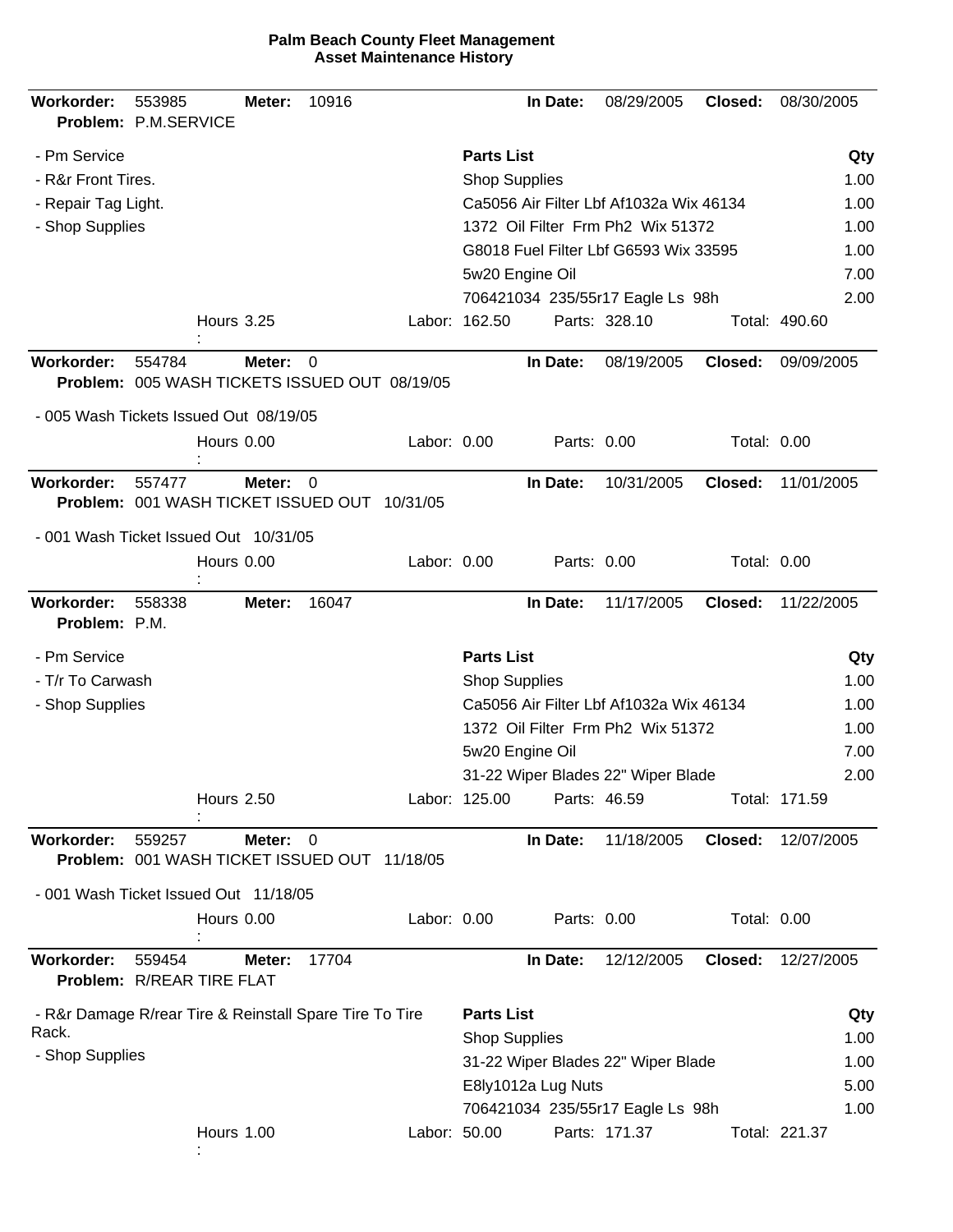| Workorder:                               | 559624 | Meter:<br>Problem: 005 WASH TICKETS ISSUED OUT 12/12/05 | 0              |          |             |                      | In Date:          | 12/12/2005                                     | Closed:     | 12/13/2005    |              |
|------------------------------------------|--------|---------------------------------------------------------|----------------|----------|-------------|----------------------|-------------------|------------------------------------------------|-------------|---------------|--------------|
|                                          |        | - 005 Wash Tickets Issued Out 12/12/05                  |                |          |             |                      |                   |                                                |             |               |              |
|                                          |        | Hours 0.00                                              |                |          | Labor: 0.00 |                      |                   | Parts: 0.00                                    | Total: 0.00 |               |              |
| <b>Workorder:</b>                        | 634639 | Meter:<br>Problem: 003 DETAIL VEHICLE                   | $\Omega$       | 02/16/06 |             |                      | In Date:          | 02/16/2006                                     | Closed:     | 02/17/2006    |              |
| - 003 Detail Vehicle                     |        | 02/16/06                                                |                |          |             |                      |                   |                                                |             |               |              |
|                                          |        | Hours 0.00                                              |                |          | Labor: 0.00 |                      |                   | Parts: 0.00                                    | Total: 0.00 |               |              |
| <b>Workorder:</b><br>Problem: PM SERVICE | 635961 | Meter:                                                  | 25789          |          |             |                      | In Date:          | 03/17/2006                                     | Closed:     | 03/22/2006    |              |
| - Pm Service                             |        |                                                         |                |          |             | <b>Parts List</b>    |                   |                                                |             |               | Qty          |
| - Replace Left Rear Tire                 |        |                                                         |                |          |             | <b>Shop Supplies</b> |                   |                                                |             |               | 1.00         |
| - Shop Supplies                          |        |                                                         |                |          |             |                      |                   | Ca5056 Air Filter Lbf Af1032a Wix 46134        |             |               | 1.00         |
|                                          |        |                                                         |                |          |             |                      |                   | 1372 Oil Filter Frm Ph <sub>2</sub> Wix 51372  |             |               | 1.00         |
|                                          |        |                                                         |                |          |             | 5w20 Engine Oil      |                   |                                                |             |               | 7.00         |
|                                          |        |                                                         |                |          |             |                      |                   | 31-22 Wiper Blades 22" Wiper Blade             |             |               | 2.00         |
|                                          |        |                                                         |                |          |             |                      |                   | 706421034 235/55r17 Eagle Ls 98h               |             |               | 1.00         |
|                                          |        | Hours 3.00                                              |                |          |             | Labor: 150.00        |                   | Parts: 194.60                                  |             | Total: 344.60 |              |
| Workorder:                               | 636045 | Meter:<br>Problem: 003 DETAIL VEHICLE                   | 0              | 03/17/06 |             |                      | In Date:          | 03/17/2006                                     | Closed:     | 04/03/2006    |              |
| - 003 Detail Vehicle                     |        | 03/17/06                                                |                |          |             |                      |                   |                                                |             |               |              |
|                                          |        | Hours 0.00                                              |                |          | Labor: 0.00 |                      |                   | Parts: 0.00                                    | Total: 0.00 |               |              |
| Workorder:<br>Problem: P.M.              | 645411 | Meter:                                                  | 35262          |          |             |                      | In Date:          | 09/12/2006                                     | Closed:     | 09/15/2006    |              |
| - Pm Service                             |        |                                                         |                |          |             | <b>Parts List</b>    |                   |                                                |             |               | Qty          |
| - Replace Frt Tires And Balance          |        |                                                         |                |          |             |                      |                   | 164-r0475 Ign Key 2010-earlier (don't Reorder) |             |               | 1.00         |
| - Duplicate Key And Prgram               |        |                                                         |                |          |             | <b>Shop Supplies</b> |                   |                                                |             |               | 1.00         |
|                                          |        | - Transport To Carwash And Back To Shop Include Test    |                |          |             |                      |                   | 1372 Oil Filter Frm Ph2 Wix 51372              |             |               | 1.00         |
| Drive<br>- Shop Supplies                 |        |                                                         |                |          |             |                      |                   | Ca5056 Air Filter Lbf Af1032a Wix 46134        |             |               | 1.00         |
|                                          |        |                                                         |                |          |             |                      |                   | G8018 Fuel Filter Lbf G6593 Wix 33595          |             |               | 1.00         |
|                                          |        |                                                         |                |          |             |                      | 09997 Brake Clean |                                                |             |               | 1.00         |
|                                          |        |                                                         |                |          |             | 5w20 Engine Oil      |                   | 31-22 Wiper Blades 22" Wiper Blade             |             |               | 7.00<br>2.00 |
|                                          |        |                                                         |                |          |             |                      |                   | 706421034 235/55r17 Eagle Ls 98h               |             |               | 2.00         |
|                                          |        | Hours 4.00                                              |                |          |             | Labor: 200.00        |                   | Parts: 371.98                                  |             | Total: 571.98 |              |
| Workorder:                               | 646106 | Meter:<br>Problem: 001 WASH TICKET ISSUED OUT           | $\overline{0}$ |          | 09/12/06    |                      | In Date:          | 09/12/2006                                     | Closed:     | 09/25/2006    |              |
|                                          |        | - 001 Wash Ticket Issued Out 09/12/06                   |                |          |             |                      |                   |                                                |             |               |              |
|                                          |        | Hours 0.00                                              |                |          | Labor: 0.00 |                      |                   | Parts: 0.00                                    | Total: 0.00 |               |              |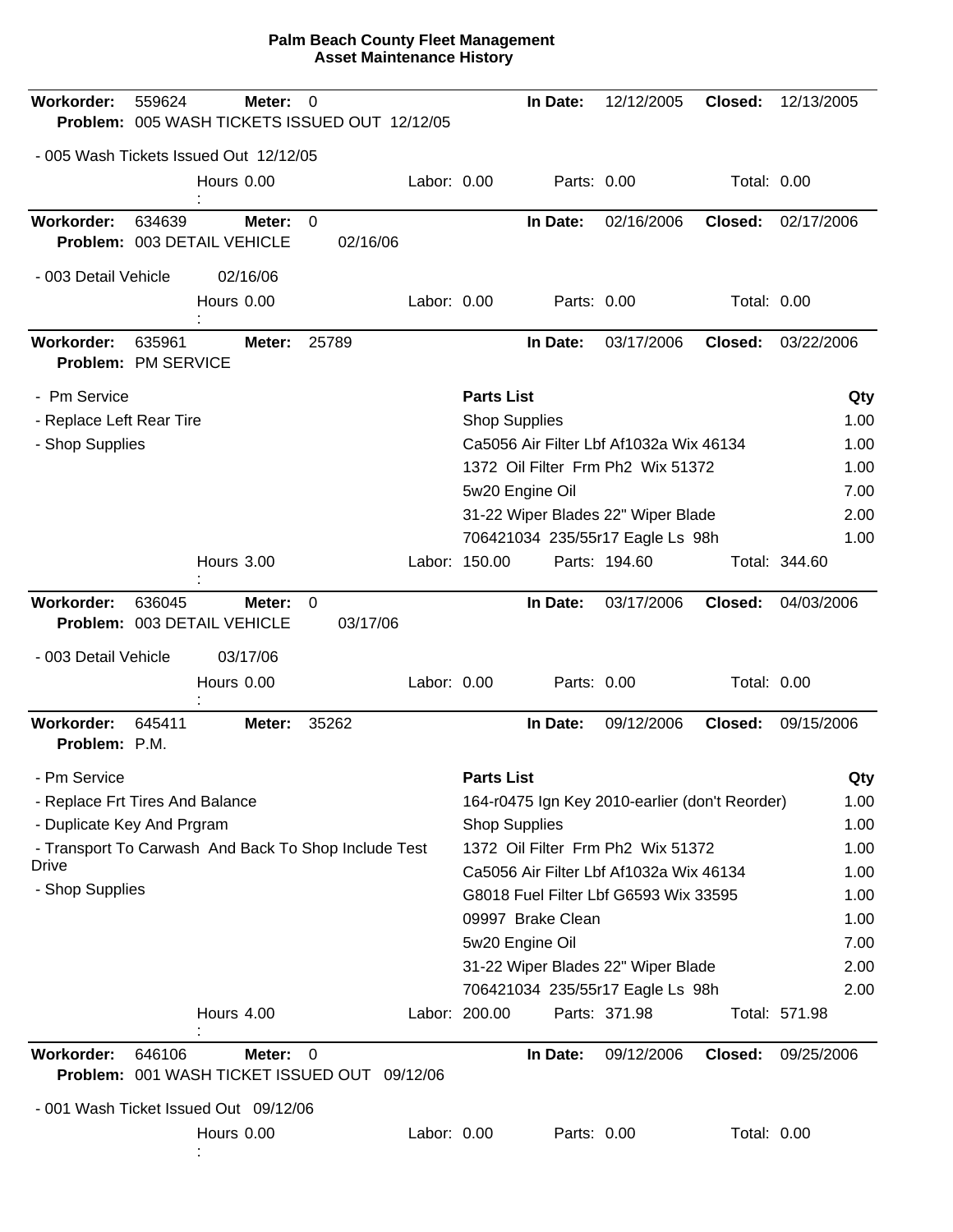| <b>Workorder:</b>               | 649134 | Meter:<br>Problem: TRANSITION PREP                        | 0     |              |                      | In Date:                  | 11/28/2006                              | Closed:            | 11/28/2006                |
|---------------------------------|--------|-----------------------------------------------------------|-------|--------------|----------------------|---------------------------|-----------------------------------------|--------------------|---------------------------|
| - Transition Prep               |        |                                                           |       |              |                      |                           |                                         |                    |                           |
|                                 |        | Hours 2.00                                                |       |              | Labor: 110.00        | Parts: 0.00               |                                         |                    | Total: 110.00             |
|                                 |        |                                                           |       |              |                      |                           |                                         |                    |                           |
| Workorder:                      | 649202 | Meter:<br>Problem: ORDER AND PROGRAM TWO (2) REMOTES      | 40323 |              |                      | In Date:                  | 11/29/2006                              | Closed:            | 12/11/2006                |
|                                 |        |                                                           |       |              |                      |                           |                                         |                    |                           |
| - Order And Program Two Remotes |        |                                                           |       |              | <b>Parts List</b>    |                           |                                         |                    | Qty                       |
| - Shop Supplies                 |        |                                                           |       |              | <b>Shop Supplies</b> |                           |                                         |                    | 1.00                      |
|                                 |        |                                                           |       |              |                      | Remote/assb. 3w7z15k601aa |                                         |                    | 2.00                      |
|                                 |        | Hours 1.00                                                |       | Labor: 55.00 |                      | Parts: 77.12              |                                         |                    | Total: 132.12             |
| Workorder:                      | 649225 | Meter:<br>Problem: 001 DETAIL VEHICLE                     | 0     | 11/29/06     |                      | In Date:                  | 11/29/2006                              | Closed:            | 11/29/2006                |
| - 001 Detail Vehicle            |        | 11/29/06                                                  |       |              |                      |                           |                                         |                    |                           |
|                                 |        | Hours 0.00                                                |       | Labor: 0.00  |                      | Parts: 0.00               |                                         | Total: 0.00        |                           |
| Workorder:<br>Problem: P.M.     | 649353 | Meter:                                                    | 40323 |              |                      | In Date:                  | 12/01/2006                              | Closed:            | 12/11/2006                |
| - Pm Service                    |        |                                                           |       |              | <b>Parts List</b>    |                           |                                         |                    | Qty                       |
| - R/r Tires Frt Tires           |        |                                                           |       |              |                      |                           | Ca5056 Air Filter Lbf Af1032a Wix 46134 |                    | 1.00                      |
| - Nitro Tires                   |        |                                                           |       |              |                      |                           | 1372 Oil Filter Frm Ph2 Wix 51372       |                    | 1.00                      |
| - Road Test                     |        |                                                           |       |              |                      | 5w20 Engine Oil           |                                         |                    | 7.00                      |
|                                 |        |                                                           |       |              |                      | <b>Tire Disposal Fee</b>  |                                         |                    | 2.00                      |
|                                 |        |                                                           |       |              |                      |                           | 732002500 235/55r17 Eagle Rs-a 98w      |                    | 2.00                      |
|                                 |        | <b>Hours 4.50</b>                                         |       |              | Labor: 247.50        |                           | Parts: 300.25                           |                    | Total: 547.75             |
| Workorder:                      | 649968 | Meter:<br>Problem: 001 WASH TICKET ISSUED OUT 12/12/06    | 0     |              |                      | In Date:                  | 12/12/2006                              | Closed:            | 12/14/2006                |
|                                 |        | - 001 Wash Ticket Issued Out 12/12/06                     |       |              |                      |                           |                                         |                    |                           |
|                                 |        | Hours 0.00                                                |       | Labor: 0.00  |                      | Parts: 0.00               |                                         | Total: 0.00        |                           |
| <b>Workorder:</b>               | 737481 | Meter: 0<br>Problem: 003 WASH TICKETS ISSUED OUT 04/16/07 |       |              |                      | In Date:                  | 04/16/2007                              |                    | <b>Closed: 04/23/2007</b> |
|                                 |        | - 003 Wash Tickets Issued Out 04/16/07                    |       |              |                      |                           |                                         |                    |                           |
|                                 |        | Hours 0.00                                                |       | Labor: 0.00  |                      | Parts: 0.00               |                                         | <b>Total: 0.00</b> |                           |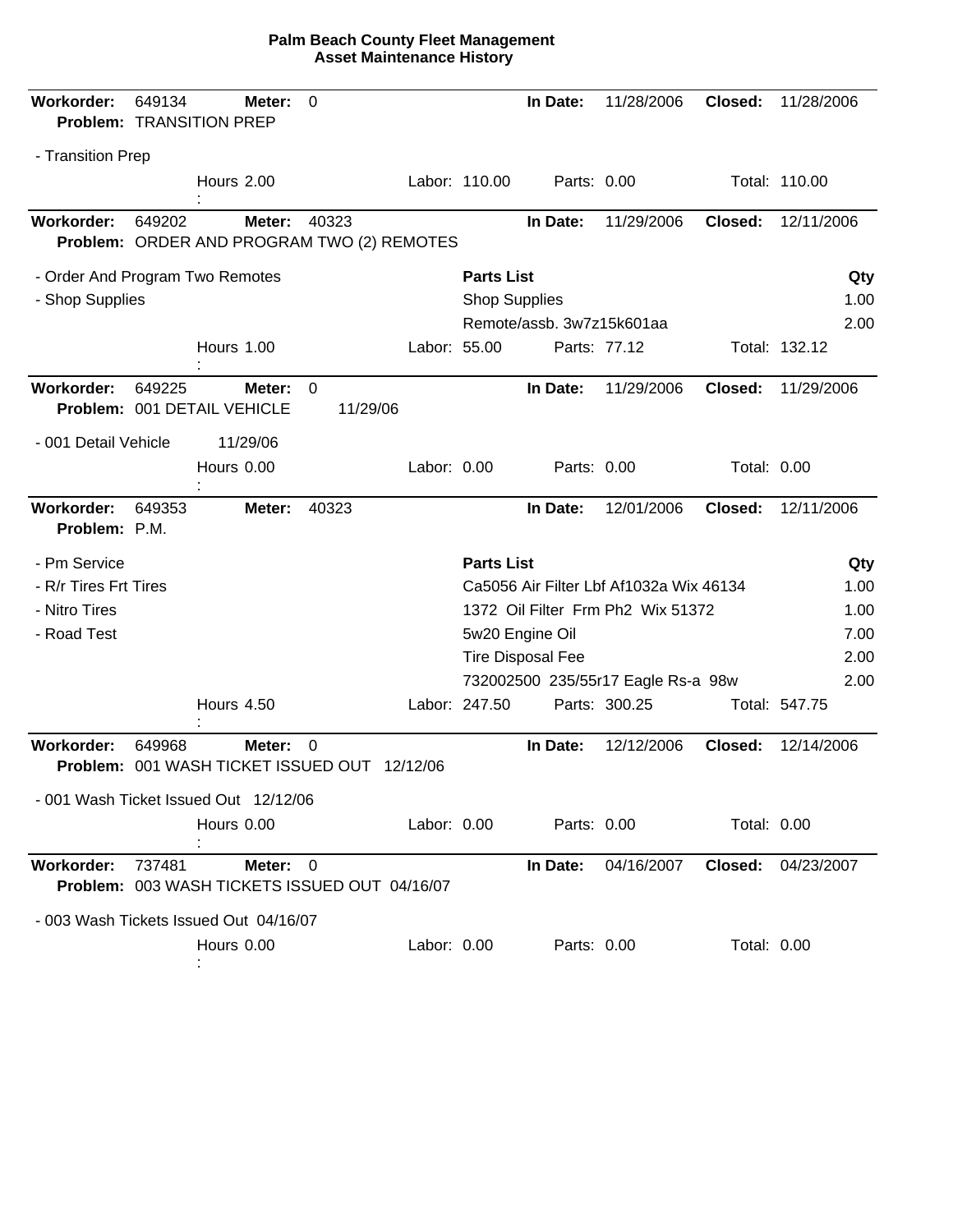| <b>Workorder:</b>     | 740941<br>Problem: P.M SERVICE                                                                           | Meter:             | 42251 |              |                      | In Date:                      | 07/03/2007                                   | Closed:            | 07/06/2007    |       |
|-----------------------|----------------------------------------------------------------------------------------------------------|--------------------|-------|--------------|----------------------|-------------------------------|----------------------------------------------|--------------------|---------------|-------|
| - Pm Service          |                                                                                                          |                    |       |              | <b>Parts List</b>    |                               |                                              |                    |               | Qty   |
|                       | - Transmission Service-new Filter Kit, Flush Cooler & Torque 765-1589 Black Silicone                     |                    |       |              |                      |                               |                                              |                    |               | 1.00  |
|                       | <b>Converter To Correct Fluid Condition</b>                                                              |                    |       |              | <b>Shop Supplies</b> |                               |                                              |                    |               | 1.00  |
|                       | - Rear Differential Service-flush Tube Housing To Correct<br>Fluid Condition Seal Cover To Correct Leak. |                    |       |              |                      |                               | 1372 Oil Filter Frm Ph2 Wix 51372            |                    |               | 1.00  |
|                       | - Wheel Alignment Complete-I/frt Tire Wear & Center                                                      |                    |       |              |                      |                               | Ft1167 Trans Filter Lbf T646 Wix 58955       |                    |               | 1.00  |
|                       | Steering Wheel On A Level Roadway                                                                        |                    |       |              |                      | Syn/atf Trans Fluid Synthetic |                                              |                    |               | 16.00 |
|                       | - Right Rear Tire Flat Nail Throught Tire.remv Tire Fr Wheel                                             |                    |       |              |                      |                               | 75w140 Gear Lube Synthetic (mc Xy75w140ql)   |                    |               | 3.00  |
|                       | Repair Same From Inside To Correct Problem.                                                              |                    |       |              | 5w20 Engine Oil      |                               |                                              |                    |               | 7.00  |
|                       | - High Speed Balance All Four Tires To Correct Vibration In<br>Body Of Vehicle Over 50 Mph.              |                    |       |              |                      |                               | C8az19b546a Additive Differential (mc XI-3)  |                    |               | 1.00  |
| - Shop Supplies       |                                                                                                          |                    |       |              |                      |                               | 31-22 Wiper Blades 22" Wiper Blade           |                    |               | 2.00  |
|                       |                                                                                                          | <b>Hours 10.00</b> |       |              | Labor: 550.00        |                               | Parts: 188.96                                |                    | Total: 738.96 |       |
| Workorder:            | 741905                                                                                                   | Meter:             | 0     |              |                      | In Date:                      | 07/05/2007                                   | Closed:            | 07/24/2007    |       |
|                       | Problem: 001 WASH TICKET ISSUED OUT 07/05/07                                                             |                    |       |              |                      |                               |                                              |                    |               |       |
|                       | - 001 Wash Ticket Issued Out 07/05/07                                                                    |                    |       |              |                      |                               |                                              |                    |               |       |
|                       |                                                                                                          | Hours 0.00         |       | Labor: 0.00  |                      | Parts: 0.00                   |                                              | <b>Total: 0.00</b> |               |       |
| <b>Workorder:</b>     | 743856<br>Problem: R/R FLAT.                                                                             | Meter:             | 42930 |              |                      | In Date:                      | 09/10/2007                                   | Closed:            | 09/10/2007    |       |
|                       | - Ck Flat Tire Find Hole Inside Wall.replace Tire With New                                               |                    |       |              | <b>Parts List</b>    |                               |                                              |                    |               | Qty   |
|                       | Tire High Spee Balance & Nitrogen Service.                                                               |                    |       |              | <b>Shop Supplies</b> |                               |                                              |                    |               | 1.00  |
| - Shop Supplies       |                                                                                                          |                    |       |              |                      | <b>Tire Disposal Fee</b>      |                                              |                    |               | 1.00  |
|                       |                                                                                                          |                    |       |              |                      |                               | 732002500 235/55r17 Eagle Rs-a 98w           |                    |               | 1.00  |
|                       |                                                                                                          | Hours 1.00         |       | Labor: 55.00 |                      |                               | Parts: 135.46                                |                    | Total: 190.46 |       |
| <b>Workorder:</b>     | 834123<br>Problem: P.M SERVICE                                                                           | Meter:             | 43732 |              |                      | In Date:                      | 02/13/2008                                   | Closed:            | 02/14/2008    |       |
| - Pm Service          |                                                                                                          |                    |       |              | <b>Parts List</b>    |                               |                                              |                    |               | Qty   |
| Spec.replace Battery. | - Battery Failed Load Test.ck Electrical Sys.charging Rate At L17301a Engine Fog Kit Hard Carbon (smart  |                    |       |              | Blend)               |                               |                                              |                    |               | 1.00  |
|                       | - Perform Induction Cleaning Service.flush Injectors.test                                                |                    |       |              |                      |                               | L17040 Inject Cleaner One Part (smart Blend) |                    |               | 1.00  |
| Drive.                |                                                                                                          |                    |       |              | <b>Shop Supplies</b> |                               |                                              |                    |               | 1.00  |
|                       | - Rotate & High Speed Balance 4 Tires.refill W/nitrogen.                                                 |                    |       |              |                      |                               | Ca5056 Air Filter Lbf Af1032a Wix 46134      |                    |               | 1.00  |
| - Shop Supplies       |                                                                                                          |                    |       |              |                      |                               | 1372 Oil Filter Frm Ph2 Wix 51372            |                    |               | 1.00  |
|                       |                                                                                                          |                    |       |              |                      |                               | G8018 Fuel Filter Lbf G6593 Wix 33595        |                    |               | 1.00  |
|                       |                                                                                                          |                    |       |              | 5w20 Engine Oil      |                               |                                              |                    |               | 7.00  |
|                       |                                                                                                          |                    |       |              |                      |                               | 31-22 Wiper Blades 22" Wiper Blade           |                    |               | 2.00  |
|                       |                                                                                                          |                    |       |              |                      |                               | Group 65 Battery (mtc Bxt-65-850)            |                    |               | 1.00  |
|                       |                                                                                                          | Hours 6.50         |       |              | Labor: 390.00        |                               | Parts: 240.39                                |                    | Total: 630.39 |       |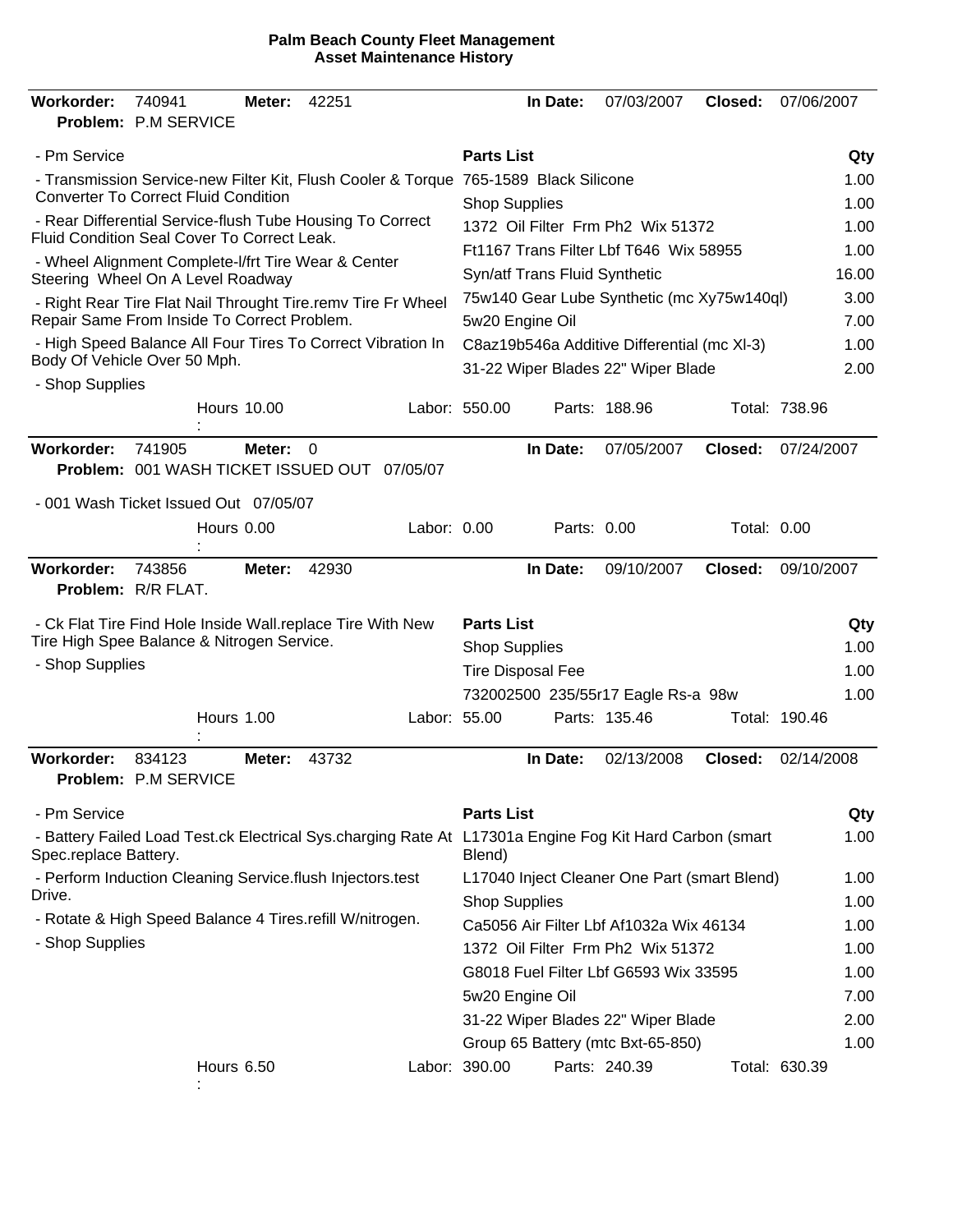| Workorder:                                                | 836595<br>Problem: 001 WASH TICKET ISSUED OUT 03/24/08  | Meter:     | 0        |             |                      | In Date:                   | 03/24/2008                               | Closed:            | 04/04/2008    |      |
|-----------------------------------------------------------|---------------------------------------------------------|------------|----------|-------------|----------------------|----------------------------|------------------------------------------|--------------------|---------------|------|
| - 001 Wash Ticket Issued Out 03/24/08                     |                                                         |            |          |             |                      |                            |                                          |                    |               |      |
|                                                           |                                                         | Hours 0.00 |          | Labor: 0.00 |                      | Parts: 0.00                |                                          | Total: 0.00        |               |      |
| <b>Workorder:</b>                                         | 839021<br>Problem: 001 WASH TICKET ISSUED OUT 05/19/08  | Meter:     | $\Omega$ |             |                      | In Date:                   | 05/19/2008                               | Closed:            | 05/27/2008    |      |
| - 001 Wash Ticket Issued Out 05/19/08                     |                                                         |            |          |             |                      |                            |                                          |                    |               |      |
|                                                           |                                                         | Hours 0.00 |          | Labor: 0.00 |                      | Parts: 0.00                |                                          | <b>Total: 0.00</b> |               |      |
| Workorder:                                                | 843631<br>Problem: P.M. SERVICE.                        | Meter:     | 45258    |             |                      | In Date:                   | 09/02/2008                               | Closed:            | 09/05/2008    |      |
| - Pm Service                                              |                                                         |            |          |             | <b>Parts List</b>    |                            |                                          |                    |               | Qty  |
| - Shop Supplies                                           |                                                         |            |          |             | <b>Shop Supplies</b> |                            |                                          |                    |               | 1.00 |
|                                                           |                                                         |            |          |             |                      |                            | 1372 Oil Filter Frm Ph2 Wix 51372        |                    |               | 1.00 |
|                                                           |                                                         |            |          |             |                      |                            | G8018 Fuel Filter Lbf G6593 Wix 33595    |                    |               | 1.00 |
|                                                           |                                                         |            |          |             |                      | 5w20 Engine Oil            |                                          |                    |               | 6.00 |
|                                                           |                                                         | Hours 2.00 |          |             | Labor: 120.00        | Parts: 31.53               | 31-22 Wiper Blades 22" Wiper Blade       |                    | Total: 151.53 | 2.00 |
|                                                           |                                                         |            |          |             |                      |                            |                                          |                    |               |      |
| Workorder:                                                | 932214<br>Problem: R/F WINDOW INOP.                     | Meter:     | 46008    |             |                      | In Date:                   | 01/05/2009                               | Closed:            | 01/08/2009    |      |
| - Diag & Replace Failed Right Front Window Regulator With |                                                         |            |          |             | <b>Parts List</b>    |                            |                                          |                    |               | Qty  |
| New To Correct Problem                                    |                                                         |            |          |             | <b>Shop Supplies</b> |                            |                                          |                    |               | 1.00 |
| - Shop Supplies                                           |                                                         |            |          |             |                      | R/front Window Regulator   |                                          |                    |               | 1.00 |
|                                                           |                                                         | Hours 1.80 |          |             | Labor: 108.00        | Parts: 98.35               |                                          |                    | Total: 206.35 |      |
| <b>Workorder:</b>                                         | 934969<br>Problem: P.M SERVICE                          | Meter:     | 46103    |             |                      | In Date:                   | 03/10/2009                               | Closed:            | 03/16/2009    |      |
| - Pm Service                                              |                                                         |            |          |             | <b>Parts List</b>    |                            |                                          |                    |               | Qty  |
| - Pressure Test & Inspect Cooling System.flush & Refill   |                                                         |            |          |             | <b>Shop Supplies</b> |                            |                                          |                    |               | 1.00 |
| Coolant.                                                  |                                                         |            |          |             |                      |                            | 1372 Oil Filter Frm Ph2 Wix 51372        |                    |               | 1.00 |
| - Rotate & High Speed Balance 4 Tires.fill W/nitrogen.    |                                                         |            |          |             |                      | 5w20 Engine Oil            |                                          |                    |               | 7.00 |
| - Shop Supplies                                           |                                                         |            |          |             |                      |                            | Antifreeze Ext/life All Makes (peak 407) |                    |               | 2.00 |
|                                                           |                                                         |            |          |             |                      | Prf116 Coolant Flush       |                                          |                    |               | 1.00 |
|                                                           |                                                         |            |          |             |                      | Pri112 Coolant Conditioner |                                          |                    |               | 1.00 |
|                                                           |                                                         | Hours 6.00 |          |             | Labor: 360.00        | Parts: 73.86               |                                          |                    | Total: 433.86 |      |
| Workorder:                                                | 935057<br>Problem: 003 WASH TICKETS ISSUED OUT 03/10/09 | Meter: 0   |          |             |                      | In Date:                   | 03/10/2009                               | Closed:            | 03/12/2009    |      |
| - 003 Wash Tickets Issued Out 03/10/09                    |                                                         |            |          |             |                      |                            |                                          |                    |               |      |
|                                                           |                                                         | Hours 0.00 |          | Labor: 0.00 |                      | Parts: 0.00                |                                          | Total: 0.00        |               |      |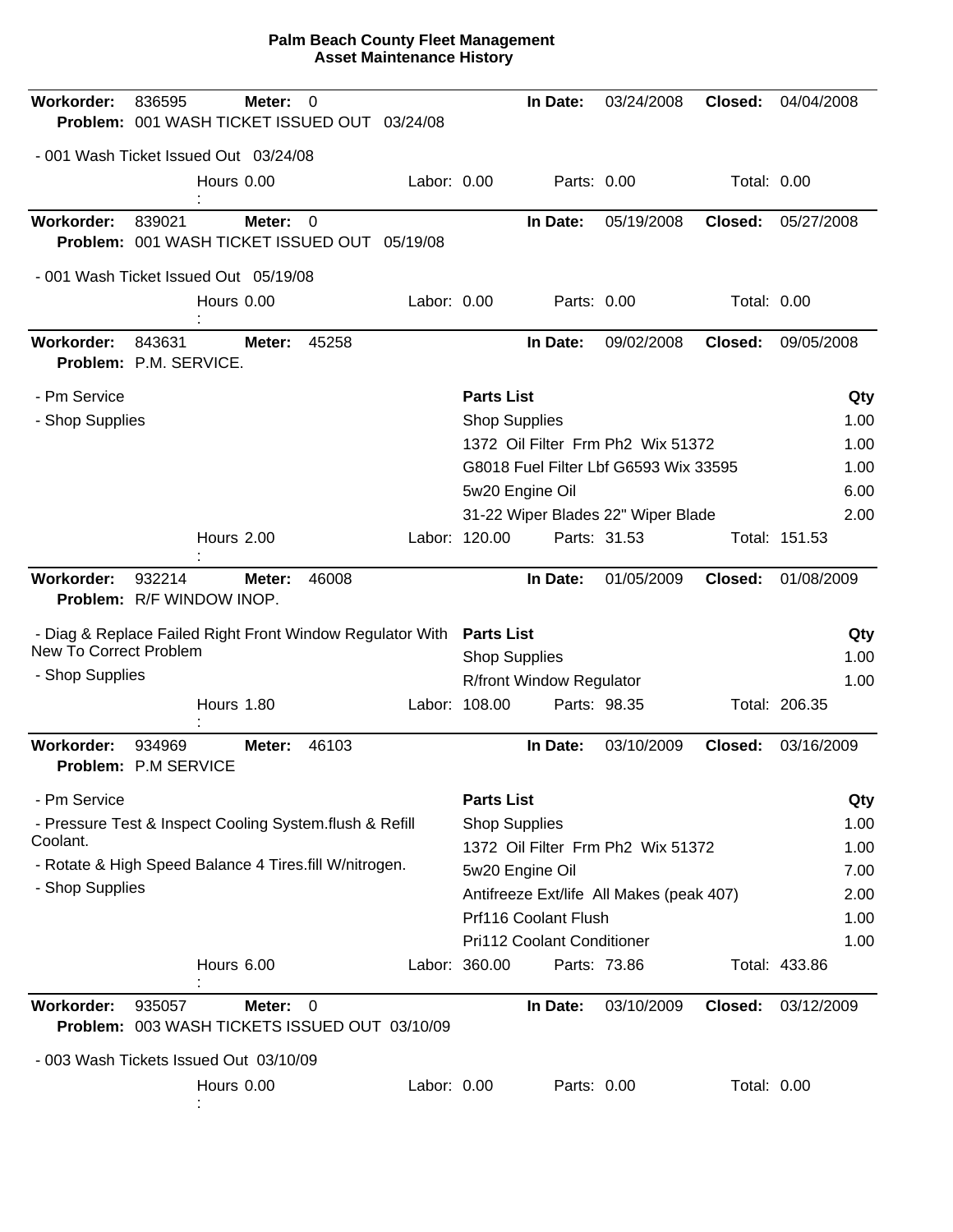| <b>Workorder:</b>           | 942523<br>Problem: Duplicate and program key                  | Meter:     | 46719 |              |                      | In Date:                 | 08/25/2009                                     | Closed:     | 08/27/2009      |
|-----------------------------|---------------------------------------------------------------|------------|-------|--------------|----------------------|--------------------------|------------------------------------------------|-------------|-----------------|
|                             | - duplicate and program ford key                              |            |       |              | <b>Parts List</b>    |                          |                                                |             | Qty             |
| - Shop Supplies             |                                                               |            |       |              |                      |                          | 164-r0475 Ign Key 2010-earlier (don't Reorder) |             | 1.00            |
|                             |                                                               |            |       |              | <b>Shop Supplies</b> |                          |                                                |             | 1.00            |
|                             |                                                               | Hours 1.00 |       | Labor: 60.00 |                      |                          | Parts: 23.45                                   |             | Total: 83.45    |
| <b>Workorder:</b>           | 943103<br>Problem: P.M service.                               | Meter:     | 47293 |              |                      | In Date:                 | 09/10/2009                                     | Closed:     | 09/22/2009      |
| - P.m service.              |                                                               |            |       |              | <b>Parts List</b>    |                          |                                                |             | Qty             |
| assembly.                   | - Inspect L/r window not working, replace regulator           |            |       |              | <b>Shop Supplies</b> |                          |                                                |             | 1.00            |
|                             | - Diagnose overhead infomation center not working, replace    |            |       |              |                      |                          | 1372 Oil Filter Frm Ph2 Wix 51372              |             | 1.00            |
| failed module.              |                                                               |            |       |              |                      |                          | G8018 Fuel Filter Lbf G6593 Wix 33595          |             | 1.00            |
| - Alignment.                |                                                               |            |       |              |                      | 5w20 Engine Oil          | 31-22 Wiper Blades 22" Wiper Blade             |             | 6.00<br>2.00    |
| - Shop Supplies             |                                                               |            |       |              |                      | Lr Window Regulator WIr8 |                                                |             | 1.00            |
|                             |                                                               |            |       |              | (ford)               |                          | Overhead Message Center 5w7z54519a70aab        |             | 1.00            |
|                             |                                                               | Hours 7.90 |       |              | Labor: 474.00        |                          | Parts: 1,036.66                                |             | Total: 1,510.66 |
| <b>Workorder:</b>           | 1002347<br><b>Problem:</b> 2 - Wash ticket(s) issued          | Meter:     | 47802 |              |                      | In Date:                 | 03/05/2010                                     | Closed:     | 03/05/2010      |
| - 2 - Wash ticket(s) issued |                                                               |            |       |              |                      |                          |                                                |             |                 |
|                             |                                                               | Hours 0.00 |       | Labor: 0.00  |                      | Parts: 0.00              |                                                | Total: 0.00 |                 |
| Workorder:                  | 1004726<br>Problem: P.M service.                              | Meter:     | 48656 |              |                      | In Date:                 | 05/06/2010                                     | Closed:     | 05/10/2010      |
| - Perform pm service.       |                                                               |            |       |              | <b>Parts List</b>    |                          |                                                |             | Qty             |
|                             | - Rotate and high speed balance all four tires.               |            |       |              | <b>Shop Supplies</b> |                          |                                                |             | 1.00            |
| - Shop Supplies             |                                                               |            |       |              |                      |                          | 1372 Oil Filter Frm Ph2 Wix 51372              |             | 1.00            |
|                             |                                                               |            |       |              |                      | 5w20 Engine Oil          |                                                |             | 6.00            |
|                             |                                                               |            |       |              |                      |                          | 31-22 Wiper Blades 22" Wiper Blade             |             | 2.00            |
|                             |                                                               | Hours 3.00 |       |              | Labor: 180.00        |                          | Parts: 25.48                                   |             | Total: 205.48   |
| Workorder:                  | 1100663<br><b>Problem:</b> Transition Prep Charge             | Meter:     | 50880 |              |                      | In Date:                 | 01/18/2011                                     | Closed:     | 01/18/2011      |
| - Transition Prep Charge    |                                                               |            |       |              |                      |                          |                                                |             |                 |
|                             |                                                               | Hours 2.00 |       |              | Labor: 120.00        | Parts: 0.00              |                                                |             | Total: 120.00   |
| Workorder:                  | 1100708<br><b>Problem:</b> check over to put in loaners       | Meter:     | 50880 |              |                      | In Date:                 | 01/19/2011                                     | Closed:     | 01/21/2011      |
| loaners                     | - Ck fluids lights air tires road test and get read to put in |            |       |              |                      |                          |                                                |             |                 |
|                             |                                                               | Hours 1.00 |       | Labor: 60.00 |                      | Parts: 0.00              |                                                |             | Total: 60.00    |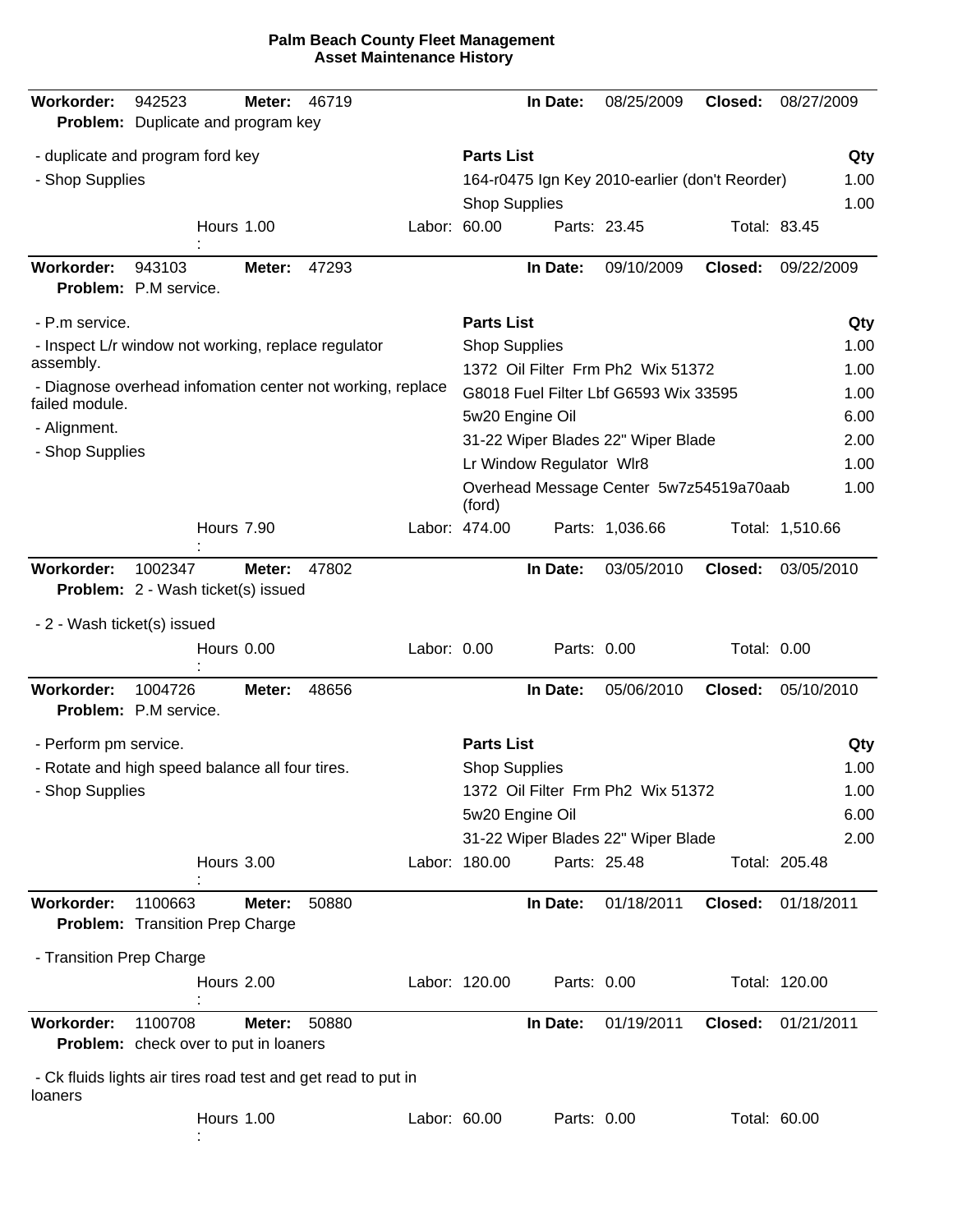| Workorder:                  | 1102568<br>Problem: 1 - Detail Vehicle Wash Ticket(s) Issued | Meter:            | 51659 |             |                   | In Date:                 | 03/08/2011                              | Closed:            | 03/08/2011      |      |
|-----------------------------|--------------------------------------------------------------|-------------------|-------|-------------|-------------------|--------------------------|-----------------------------------------|--------------------|-----------------|------|
|                             | - 1 - Detail Vehicle Wash Ticket(s) Issued                   |                   |       |             |                   |                          |                                         |                    |                 |      |
|                             |                                                              | Hours 0.00        |       | Labor: 0.00 |                   | Parts: 0.00              |                                         | Total: 0.00        |                 |      |
| Workorder:                  | 1102656<br>Problem: P.M. Service. Check wheel bearing noise. | Meter:            | 51811 |             |                   | In Date:                 | 03/09/2011                              | Closed:            | 03/15/2011      |      |
| - P.m. Service.             |                                                              |                   |       |             | <b>Parts List</b> |                          |                                         |                    |                 | Qty  |
|                             | - Replace left front hub assemble.                           |                   |       |             |                   |                          | Ca5056 Air Filter Lbf Af1032a Wix 46134 |                    |                 | 1.00 |
|                             | - Replace all four tires, dry rotted and out of round.       |                   |       |             |                   |                          | 1372 Oil Filter Frm Ph2 Wix 51372       |                    |                 | 1.00 |
|                             | - Test battery andcharging system.replace bad battery.       |                   |       |             |                   |                          | G8018 Fuel Filter Lbf G6593 Wix 33595   |                    |                 | 1.00 |
|                             | - Complete wheel alignment.                                  |                   |       |             |                   | 5w20 Engine Oil          |                                         |                    |                 | 6.00 |
|                             |                                                              |                   |       |             |                   |                          | 31-22 Wiper Blades 22" Wiper Blade      |                    |                 | 2.00 |
|                             |                                                              |                   |       |             |                   |                          | Group 65 Battery (mtc Bxt-65-850)       |                    |                 | 1.00 |
|                             |                                                              |                   |       |             | <b>Front Hub</b>  |                          |                                         |                    |                 | 1.00 |
|                             |                                                              |                   |       |             |                   |                          | 732002500 235/55r17 Eagle Rs-a 98w      |                    |                 | 4.00 |
|                             |                                                              |                   |       |             |                   | <b>Tire Disposal Fee</b> |                                         |                    |                 | 4.00 |
|                             |                                                              | Hours 9.00        |       |             | Labor: 540.00     |                          | Parts: 925.83                           |                    | Total: 1,465.83 |      |
| Workorder:                  | 1106834<br>Problem: driver window inop/ check AC             | Meter:            | 52847 |             |                   | In Date:                 | 06/28/2011                              | Closed:            | 07/05/2011      |      |
|                             | - R/r driver frt window regulator and repair                 |                   |       |             | <b>Parts List</b> |                          |                                         |                    |                 | Qty  |
|                             | - repair conenctor pins for I/r brake lite and bulb          |                   |       |             |                   | L/f Window Regulator     |                                         |                    |                 | 1.00 |
|                             |                                                              | <b>Hours 2.50</b> |       |             | Labor: 150.00     | Parts: 86.52             |                                         |                    | Total: 236.52   |      |
| Workorder:                  | 1107198<br>Problem: 1 - Detail Vehicle Wash Ticket(s) Issued | Meter:            | 52847 |             |                   | In Date:                 | 07/08/2011                              | Closed:            | 07/08/2011      |      |
|                             | - 1 - Detail Vehicle Wash Ticket(s) Issued                   |                   |       |             |                   |                          |                                         |                    |                 |      |
|                             |                                                              | Hours 0.00        |       | Labor: 0.00 |                   | Parts: 0.00              |                                         | <b>Total: 0.00</b> |                 |      |
| Workorder:                  | 1109252<br>Problem: pm service                               | Meter:            | 54660 |             |                   | In Date:                 | 08/30/2011                              | Closed:            | 09/13/2011      |      |
| - Pm Service                |                                                              |                   |       |             | <b>Parts List</b> |                          |                                         |                    |                 | Qty  |
|                             | - R&r tire to repair flat nitro and balance                  |                   |       |             |                   |                          | 1372 Oil Filter Frm Ph2 Wix 51372       |                    |                 | 1.00 |
|                             |                                                              |                   |       |             |                   | 5w20 Engine Oil          |                                         |                    |                 | 6.00 |
|                             |                                                              |                   |       |             |                   |                          | 31-22 Wiper Blades 22" Wiper Blade      |                    |                 | 2.00 |
|                             |                                                              | Hours 3.00        |       |             | Labor: 180.00     | Parts: 32.75             |                                         |                    | Total: 212.75   |      |
| Workorder:                  | 1110033<br>Problem: 1 - Wash ticket(s) issued                | Meter:            | 55030 |             |                   | In Date:                 | 09/20/2011                              | Closed:            | 09/20/2011      |      |
| - 1 - Wash ticket(s) issued |                                                              |                   |       |             |                   |                          |                                         |                    |                 |      |
|                             |                                                              | Hours 0.00        |       | Labor: 0.00 |                   | Parts: 0.00              |                                         | Total: 0.00        |                 |      |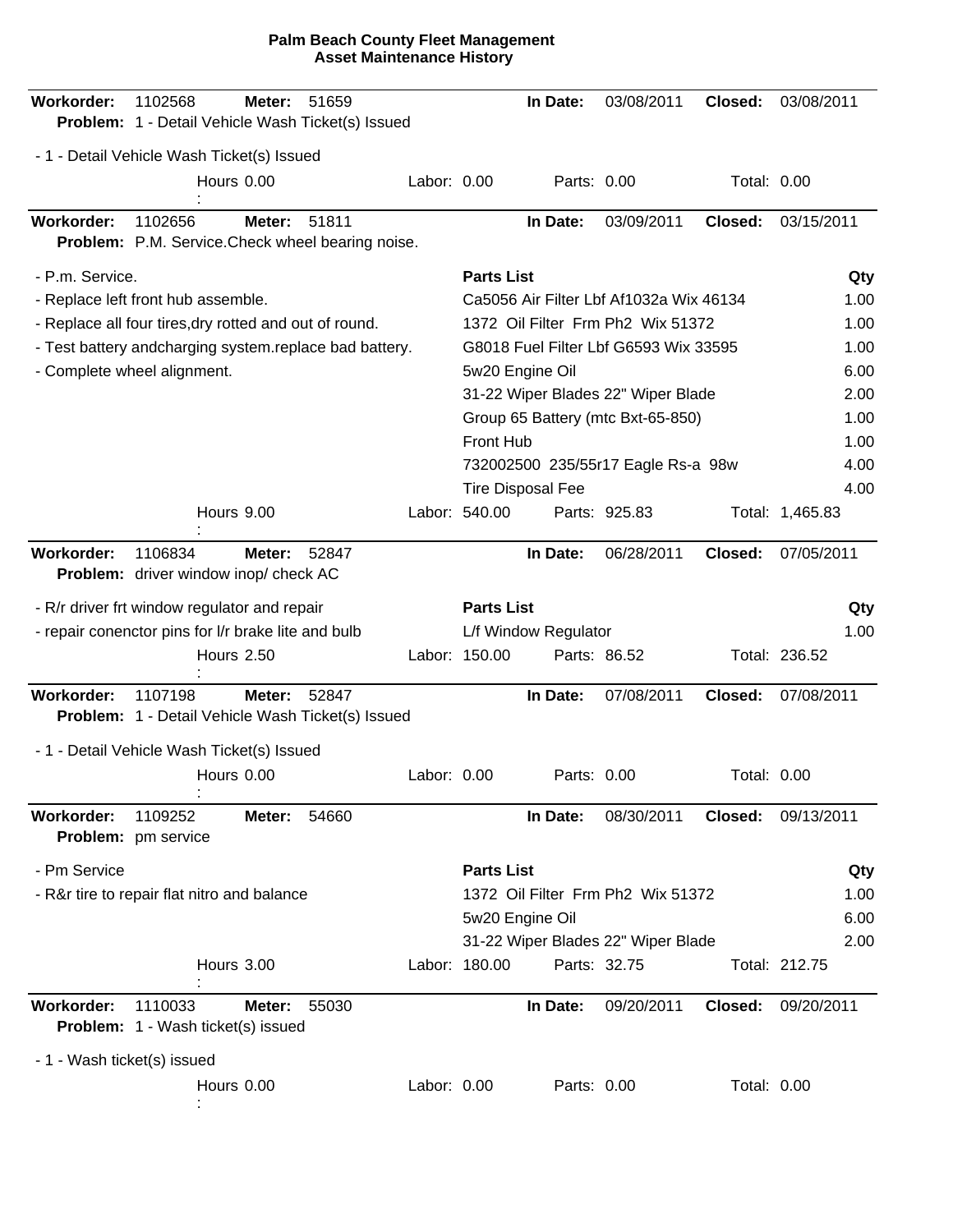| <b>Workorder:</b>                | 1110203<br>Problem: Drivers window inop                                                                   | Meter:            | 55104 |              |                   | In Date:          | 09/26/2011                              | Closed:            | 09/28/2011    |      |
|----------------------------------|-----------------------------------------------------------------------------------------------------------|-------------------|-------|--------------|-------------------|-------------------|-----------------------------------------|--------------------|---------------|------|
|                                  | - R&r Door Trim To Realtach Glass To Regulator                                                            |                   |       |              |                   |                   |                                         |                    |               |      |
|                                  |                                                                                                           | <b>Hours 1.50</b> |       | Labor: 90.00 |                   | Parts: 0.00       |                                         |                    | Total: 90.00  |      |
| Workorder:                       | 1110689<br>Problem: transport vehicle to Cheryl Binnall due to van being toweddriver had vendors with her | Meter:            | 55234 |              |                   | In Date:          | 10/05/2011                              | Closed:            | 10/07/2011    |      |
| - From: fleet                    | To: clubhose                                                                                              |                   |       |              |                   |                   |                                         |                    |               |      |
|                                  |                                                                                                           | Hours 0.00        |       | Labor: 0.00  |                   | Parts: 0.00       |                                         | <b>Total: 0.00</b> |               |      |
| Workorder:                       | 1111230<br><b>Problem:</b> 1 - Wash ticket(s) issued                                                      | Meter:            | 56234 |              |                   | In Date:          | 10/24/2011                              | Closed:            | 10/24/2011    |      |
| - 1 - Wash ticket(s) issued      |                                                                                                           |                   |       |              |                   |                   |                                         |                    |               |      |
|                                  |                                                                                                           | Hours 0.00        |       | Labor: 0.00  |                   | Parts: 0.00       |                                         | Total: 0.00        |               |      |
| Workorder:<br>Problem: PM        | 1200910                                                                                                   | Meter:            | 59081 |              |                   | In Date:          | 01/30/2012                              | Closed:            | 02/08/2012    |      |
| - Pm Service                     |                                                                                                           |                   |       |              | <b>Parts List</b> |                   |                                         |                    |               | Qty  |
|                                  | - High speed balance and rotate tires nitro fill all five                                                 |                   |       |              |                   |                   | 1372 Oil Filter Frm Ph2 Wix 51372       |                    |               | 1.00 |
|                                  |                                                                                                           |                   |       |              |                   | 5w20 Engine Oil   |                                         |                    |               | 6.00 |
|                                  |                                                                                                           |                   |       |              |                   |                   | 31-22 Wiper Blades 22" Wiper Blade      |                    |               | 2.00 |
|                                  |                                                                                                           | Hours 3.00        |       |              | Labor: 180.00     | Parts: 32.51      |                                         |                    | Total: 212.51 |      |
| Workorder:                       | 1202987<br>Problem: A/C not working well                                                                  | Meter:            | 60126 |              |                   | In Date:          | 03/28/2012                              | Closed:            | 03/29/2012    |      |
| - Repair Ac                      |                                                                                                           |                   |       |              | <b>Parts List</b> |                   |                                         |                    |               | Qty  |
|                                  |                                                                                                           |                   |       |              |                   | R134a Refrigerant |                                         |                    |               | 1.00 |
|                                  |                                                                                                           | Hours 1.00        |       | Labor: 60.00 |                   | Parts: 4.41       |                                         | Total: 64.41       |               |      |
| Workorder:                       | 1203275<br>Problem: 1 - Detail Vehicle Wash Ticket(s) Issued                                              | Meter:            | 60126 |              |                   | In Date:          | 04/05/2012                              | Closed:            | 04/05/2012    |      |
|                                  | - 1 - Detail Vehicle Wash Ticket(s) Issued                                                                |                   |       |              |                   |                   |                                         |                    |               |      |
|                                  |                                                                                                           | Hours 0.00        |       | Labor: 0.00  |                   | Parts: 0.00       |                                         | Total: 0.00        |               |      |
| <b>Workorder:</b><br>Problem: PM | 1206856                                                                                                   | Meter:            | 63887 |              |                   | In Date:          | 07/23/2012                              | Closed:            | 07/30/2012    |      |
| - pm                             |                                                                                                           |                   |       |              | <b>Parts List</b> |                   |                                         |                    |               | Qty  |
| - repair 2 tires                 |                                                                                                           |                   |       |              |                   |                   | 1372 Oil Filter Frm Ph2 Wix 51372       |                    |               | 1.00 |
| - adjust trunk latch             |                                                                                                           |                   |       |              |                   |                   | Ca5056 Air Filter Lbf Af1032a Wix 46134 |                    |               | 1.00 |
| - lube sunroof slides            |                                                                                                           |                   |       |              |                   | 5w20 Engine Oil   |                                         |                    |               | 6.00 |
|                                  |                                                                                                           |                   |       |              |                   |                   | 31-22 Wiper Blades 22" Wiper Blade      |                    |               | 2.00 |
|                                  |                                                                                                           | Hours 4.00        |       |              | Labor: 240.00     | Parts: 40.38      |                                         |                    | Total: 280.38 |      |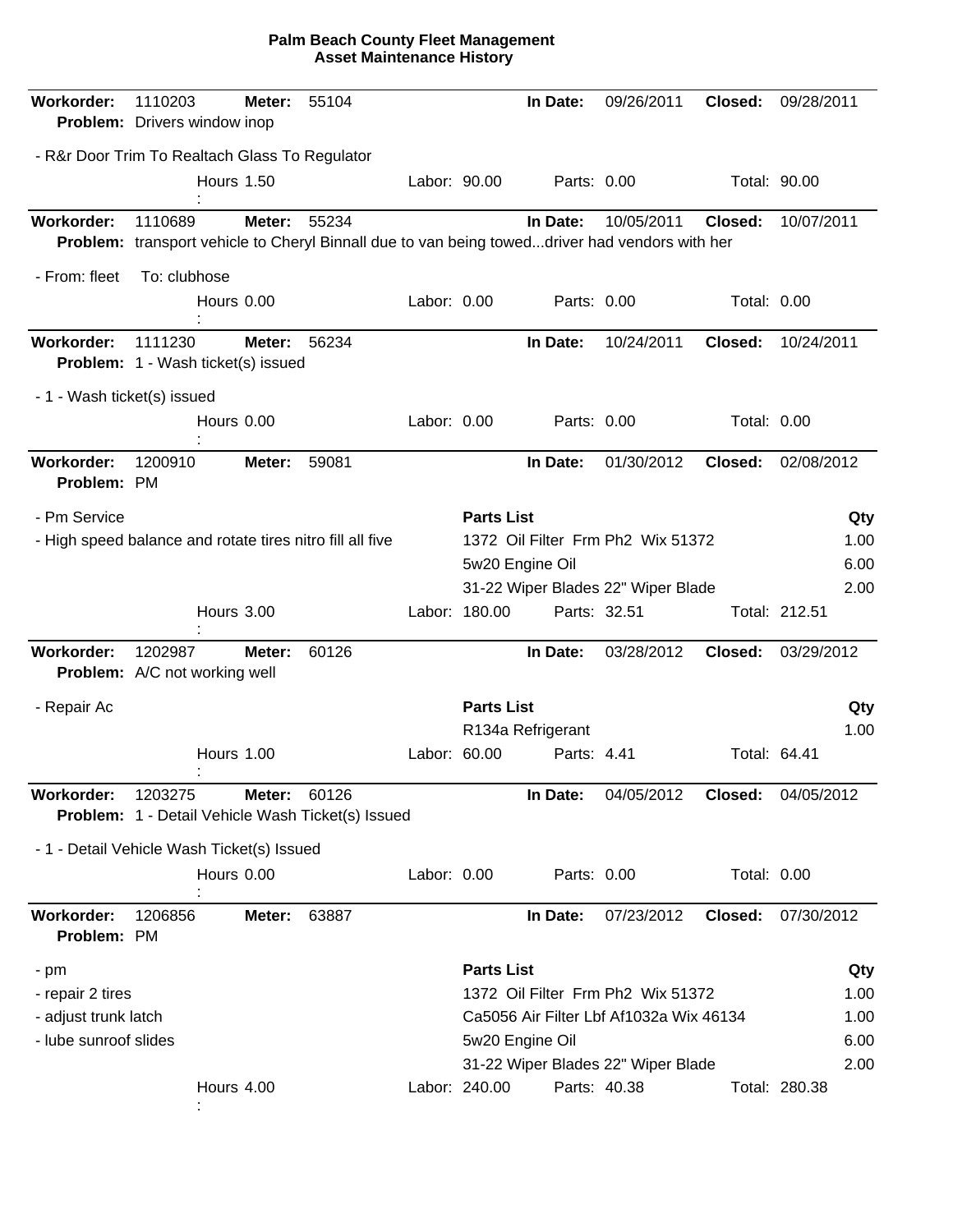| Workorder:                  | 1207061<br>Problem: 1 - Detail Vehicle Wash Ticket(s) Issued | Meter:            | 63877 |              |                   | In Date:              | 07/30/2012   | Closed:     | 07/30/2012            |
|-----------------------------|--------------------------------------------------------------|-------------------|-------|--------------|-------------------|-----------------------|--------------|-------------|-----------------------|
|                             | - 1 - Detail Vehicle Wash Ticket(s) Issued                   |                   |       |              |                   |                       |              |             |                       |
|                             |                                                              | Hours 0.00        |       | Labor: 0.00  |                   | Parts: 0.00           |              | Total: 0.00 |                       |
| <b>Workorder:</b>           | 1208787<br>Problem: 1 - Detail Vehicle Wash Ticket(s) Issued | Meter:            | 66152 |              |                   | In Date:              | 09/14/2012   | Closed:     | 09/14/2012            |
|                             | - 1 - Detail Vehicle Wash Ticket(s) Issued                   |                   |       |              |                   |                       |              |             |                       |
|                             |                                                              | Hours 0.00        |       | Labor: 0.00  |                   | Parts: 0.00           |              | Total: 0.00 |                       |
| <b>Workorder:</b>           | 1208977<br>Problem: nail in rr tire                          | Meter:            | 66338 |              |                   | In Date:              | 09/20/2012   | Closed:     | 10/11/2012            |
|                             | - Check all tires nail in r/r not leaking                    |                   |       |              |                   |                       |              |             |                       |
|                             |                                                              | Hours 0.50        |       | Labor: 30.00 |                   | Parts: 0.00           |              |             | Total: 30.00          |
| Workorder:                  | 1209813<br><b>Problem:</b> 1 - Wash ticket(s) issued         | Meter:            | 66413 |              |                   | In Date:              | 10/12/2012   | Closed:     | 10/12/2012            |
| - 1 - Wash ticket(s) issued |                                                              |                   |       |              |                   |                       |              |             |                       |
|                             |                                                              | Hours 0.00        |       | Labor: 0.00  |                   | Parts: 0.00           |              | Total: 0.00 |                       |
| Workorder:<br>Problem: PM   | 1300259                                                      | Meter:            | 67953 |              |                   | In Date:              | 01/08/2013   | Closed:     | 01/14/2013            |
| - Pm Service                |                                                              |                   |       |              | <b>Parts List</b> |                       |              |             | Qty                   |
| - R/r Serpentine Belt       |                                                              |                   |       |              | 1372 Oil Filter   |                       |              |             | 1.00                  |
|                             | - Repair short in L/r tail Lamp                              |                   |       |              |                   | 31-22 Wiper Blades 22 |              |             | 2.00                  |
|                             |                                                              |                   |       |              |                   | Napa Quart 5w20       |              |             | 6.00                  |
|                             |                                                              |                   |       |              | Miniature Bulb    |                       |              |             | 1.00                  |
|                             |                                                              | <b>Hours 3.50</b> |       |              | Labor: 210.00     | Serpentine Belt       | Parts: 69.47 |             | 1.00<br>Total: 279.47 |
| Workorder:                  | 1300326<br>Problem: 1 - Detail Vehicle Wash Ticket(s) Issued | Meter:            | 67953 |              |                   | In Date:              | 01/09/2013   | Closed:     | 01/09/2013            |
|                             | - 1 - Detail Vehicle Wash Ticket(s) Issued                   |                   |       |              |                   |                       |              |             |                       |
|                             |                                                              | Hours 0.00        |       | Labor: 0.00  |                   | Parts: 0.00           |              | Total: 0.00 |                       |
| <b>Workorder:</b>           | 1300611<br>Problem: 1 - Detail Vehicle Wash Ticket(s) Issued | Meter:            | 68134 |              |                   | In Date:              | 01/16/2013   |             | Closed: 01/16/2013    |
|                             | - 1 - Detail Vehicle Wash Ticket(s) Issued                   |                   |       |              |                   |                       |              |             |                       |
|                             |                                                              | Hours 0.00        |       | Labor: 0.00  |                   | Parts: 0.00           |              | Total: 0.00 |                       |
| <b>Workorder:</b>           | 1302989<br>Problem: 1 - Wash ticket(s) issued                | Meter:            | 70422 |              |                   | In Date:              | 03/27/2013   | Closed:     | 03/27/2013            |
| - 1 - Wash ticket(s) issued |                                                              |                   |       |              |                   |                       |              |             |                       |
|                             |                                                              | Hours 0.00        |       | Labor: 0.00  |                   | Parts: 0.00           |              | Total: 0.00 |                       |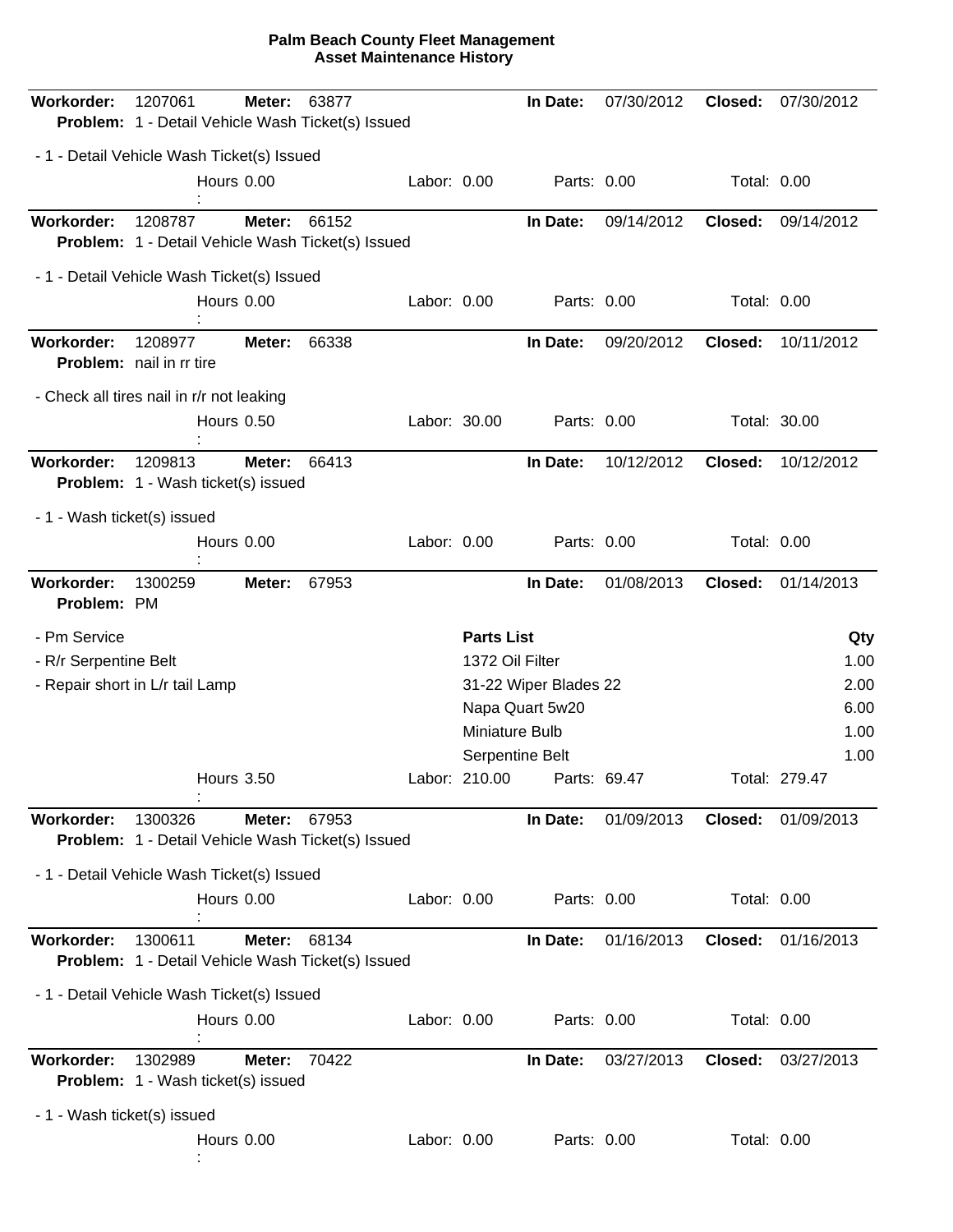| Workorder:                        | 1302995<br><b>Problem:</b> 1 - Wash ticket(s) issued     | Meter:     | 70422 |             |                      | In Date:                  | 03/27/2013    | Closed:     | 03/27/2013    |
|-----------------------------------|----------------------------------------------------------|------------|-------|-------------|----------------------|---------------------------|---------------|-------------|---------------|
| - 1 - Wash ticket(s) issued       |                                                          |            |       |             |                      |                           |               |             |               |
|                                   |                                                          | Hours 0.00 |       | Labor: 0.00 |                      | Parts: 0.00               |               | Total: 0.00 |               |
| <b>Workorder:</b>                 | 1304494<br><b>Problem:</b> 1 - Wash ticket(s) issued     | Meter:     | 70830 |             |                      | In Date:                  | 05/06/2013    | Closed:     | 06/17/2014    |
| - 1 - Wash ticket(s) issued       |                                                          |            |       |             |                      |                           |               |             |               |
|                                   | Hours 0.00                                               |            |       | Labor: 0.00 |                      | Parts: 0.00               |               | Total: 0.00 |               |
| <b>Workorder:</b>                 | 1305210<br>Problem: PM & Alignment                       | Meter:     | 71727 |             |                      | In Date:                  | 05/28/2013    | Closed:     | 05/30/2013    |
| - Pm Service                      |                                                          |            |       |             | <b>Parts List</b>    |                           |               |             | Qty           |
|                                   |                                                          |            |       |             |                      | Napa Quart 5w20           |               |             | 6.00          |
|                                   |                                                          |            |       |             |                      | Napagold Oil Filter       |               |             | 1.00          |
|                                   |                                                          |            |       |             |                      | Wiper Blade 22            |               |             | 2.00          |
|                                   |                                                          |            |       |             | Washer FI            |                           |               |             | 1.00          |
|                                   |                                                          |            |       |             | <b>Brake Cleaner</b> | Napagold Fuel Filter      |               |             | 1.00<br>1.00  |
|                                   |                                                          |            |       |             |                      | Syn-atf Trans Fluid S     |               |             | 2.00          |
|                                   |                                                          | Hours 2.00 |       |             | Labor: 120.00        | Parts: 60.32              |               |             | Total: 180.32 |
| <b>Workorder:</b>                 | 1306973<br><b>Problem:</b> 1 - Wash ticket(s) issued     | Meter:     | 72135 |             |                      | In Date:                  | 07/12/2013    | Closed:     | 07/12/2013    |
| - 1 - Wash ticket(s) issued       |                                                          |            |       |             |                      |                           |               |             |               |
|                                   |                                                          | Hours 0.00 |       | Labor: 0.00 |                      | Parts: 0.00               |               | Total: 0.00 |               |
| Workorder:<br>Problem: nail in LR | 1307291                                                  | Meter:     | 72247 |             |                      | In Date:                  | 07/19/2013    | Closed:     | 07/22/2013    |
|                                   | - Tire Service 160 Austrailian - nail in Lr              |            |       |             |                      |                           |               |             |               |
|                                   |                                                          | Hours 0.00 |       | Labor: 0.00 |                      | Parts: 0.00               |               | Total: 0.00 |               |
| <b>Workorder:</b>                 | 1310406<br>Problem: pm service                           | Meter:     | 73446 |             |                      | In Date:                  | 10/16/2013    | Closed:     | 10/28/2013    |
| - Pm                              |                                                          |            |       |             | <b>Parts List</b>    |                           |               |             | Qty           |
| - R/r Battery                     |                                                          |            |       |             |                      | Napa Quart 5w20           |               |             | 6.00          |
|                                   | - Diag A/c Sys, leak test, r/r high side schrader valve, |            |       |             |                      | Napagold Oil Filter       |               |             | 1.00          |
| vacuum, recharge sys              |                                                          |            |       |             | Wiper Blade          |                           |               |             | 2.00          |
|                                   | - R/r 2 tires, nitro and balance                         |            |       |             |                      | Napagold Air Filter       |               |             | 1.00          |
|                                   |                                                          |            |       |             | Battery 65           |                           |               |             | 1.00          |
|                                   |                                                          |            |       |             |                      | High Side Schrader Valve  |               |             | 1.00          |
|                                   |                                                          |            |       |             |                      | P235/55r17 Eagle Rsa Tire |               |             | 2.00          |
|                                   |                                                          |            |       |             |                      | R134a Refrigerant         |               |             | 1.00          |
|                                   |                                                          |            |       |             |                      | <b>Tire Disposal Fee</b>  |               |             | 2.00          |
|                                   |                                                          | Hours 6.50 |       |             | Labor: 390.00        |                           | Parts: 568.45 |             | Total: 958.45 |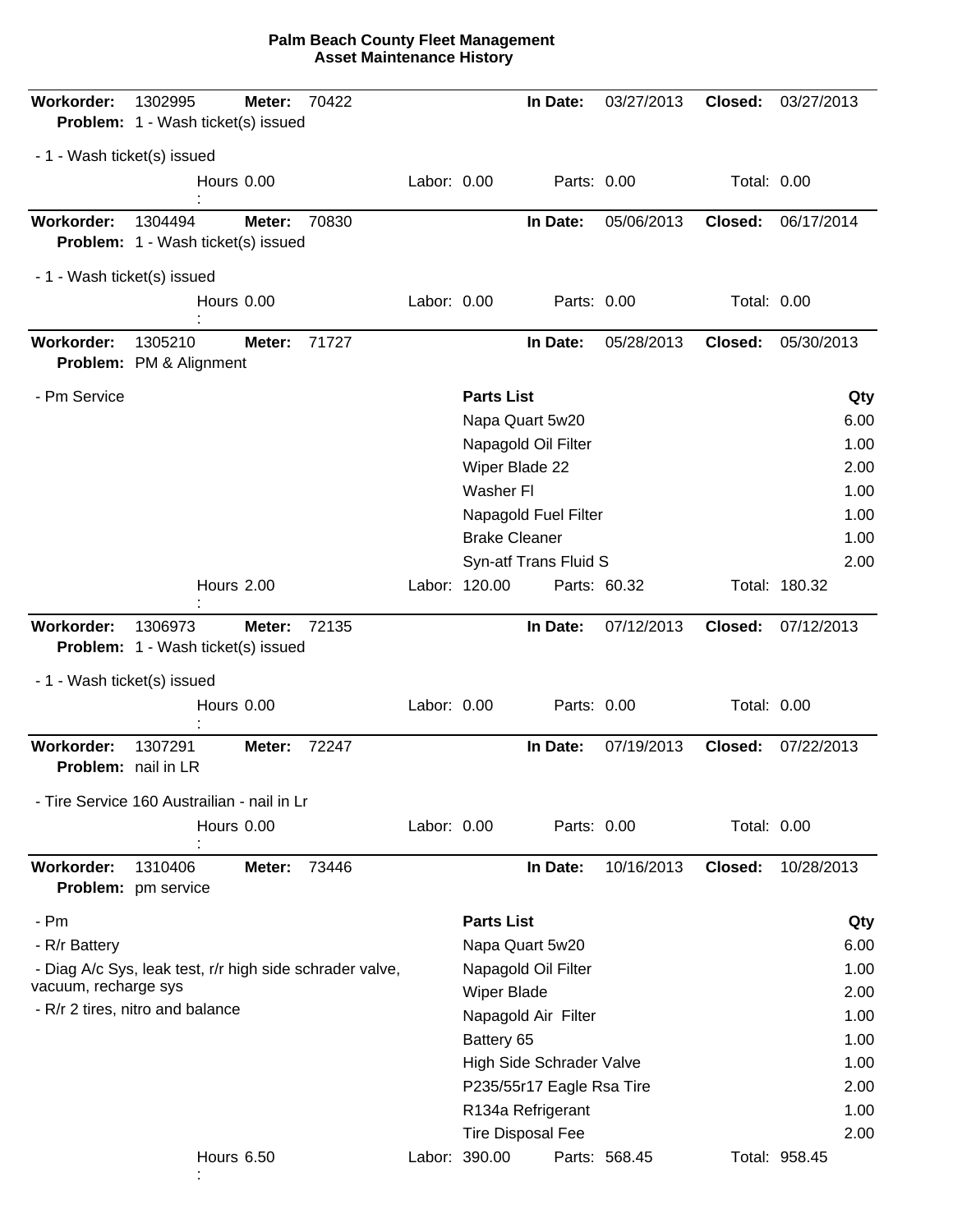| Workorder:                                     | 1310743<br>Problem: 1 - Detail Vehicle Wash Ticket(s) Issued                                                           | Meter:            | 73498 |             |                      | In Date:                  | 10/28/2013    | Closed:     | 10/28/2013    |      |
|------------------------------------------------|------------------------------------------------------------------------------------------------------------------------|-------------------|-------|-------------|----------------------|---------------------------|---------------|-------------|---------------|------|
|                                                | - 1 - Detail Vehicle Wash Ticket(s) Issued                                                                             |                   |       |             |                      |                           |               |             |               |      |
|                                                |                                                                                                                        | Hours 0.00        |       | Labor: 0.00 |                      | Parts: 0.00               |               | Total: 0.00 |               |      |
| <b>Workorder:</b><br><b>Problem:</b> flat tire | 1311099                                                                                                                | Meter:            | 73739 |             |                      | In Date:                  | 11/01/2013    | Closed:     | 11/12/2013    |      |
|                                                | - Mount and balance 2 new tires                                                                                        |                   |       |             | <b>Parts List</b>    |                           |               |             |               | Qty  |
|                                                | - Replace rear brake pads and rotors. Clean and Adjust                                                                 |                   |       |             |                      | <b>Disc Brake Pads</b>    |               |             |               | 1.00 |
| parking brakes                                 |                                                                                                                        |                   |       |             |                      | <b>Brake Rotor Only</b>   |               |             |               | 2.00 |
| - Top off fuel                                 |                                                                                                                        |                   |       |             |                      | P235/55r17 Eagle Rsa Tire |               |             |               | 2.00 |
|                                                |                                                                                                                        |                   |       |             |                      | <b>Tire Disposal Fee</b>  |               |             |               | 2.00 |
|                                                |                                                                                                                        | <b>Hours 5.50</b> |       |             | Labor: 330.00        |                           | Parts: 506.34 |             | Total: 836.34 |      |
| <b>Workorder:</b>                              | 1311683<br><b>Problem:</b> headlight go out intermittently                                                             | Meter:            | 74030 |             |                      | In Date:                  | 11/20/2013    | Closed:     | 12/09/2013    |      |
|                                                | - Ck Wiring connections at switches and module and ck all                                                              |                   |       |             | <b>Parts List</b>    |                           |               |             |               | Qty  |
|                                                | fuses all ok, replaces sighting control module and test. Ok<br>and hooked up scan tool to check for codes-none present |                   |       |             |                      | Headlamp Module           |               |             |               | 1.00 |
|                                                |                                                                                                                        | Hours 3.00        |       |             | Labor: 180.00        |                           | Parts: 408.32 |             | Total: 588.32 |      |
| <b>Workorder:</b>                              | 1312692<br><b>Problem:</b> 1 - Wash ticket(s) issued                                                                   | Meter:            | 74346 |             |                      | In Date:                  | 12/19/2013    | Closed:     | 12/19/2013    |      |
| - 1 - Wash ticket(s) issued                    |                                                                                                                        |                   |       |             |                      |                           |               |             |               |      |
|                                                |                                                                                                                        | Hours 0.00        |       | Labor: 0.00 |                      | Parts: 0.00               |               | Total: 0.00 |               |      |
| Workorder:                                     | 1401646<br><b>Problem:</b> 1 - Wash ticket(s) issued                                                                   | Meter:            | 75991 |             |                      | In Date:                  | 02/19/2014    | Closed:     | 02/19/2014    |      |
| - 1 - Wash ticket(s) issued                    |                                                                                                                        |                   |       |             |                      |                           |               |             |               |      |
|                                                |                                                                                                                        | Hours 0.00        |       | Labor: 0.00 |                      | Parts: 0.00               |               | Total: 0.00 |               |      |
| Workorder:                                     | 1401648<br><b>Problem:</b> 1 - Wash ticket(s) issued                                                                   | Meter:            | 75991 |             |                      | In Date:                  | 02/19/2014    | Closed:     | 02/19/2014    |      |
| - 1 - Wash ticket(s) issued                    |                                                                                                                        |                   |       |             |                      |                           |               |             |               |      |
|                                                |                                                                                                                        | Hours 0.00        |       | Labor: 0.00 |                      | Parts: 0.00               |               | Total: 0.00 |               |      |
| <b>Workorder:</b>                              | 1403358<br>Problem: pm service                                                                                         | Meter:            | 76290 |             |                      | In Date:                  | 04/07/2014    | Closed:     | 04/11/2014    |      |
| - Pm                                           |                                                                                                                        |                   |       |             | <b>Parts List</b>    |                           |               |             |               | Qty  |
|                                                | - replace front brake pads turn rotors                                                                                 |                   |       |             |                      | Napagold Oil Filter       |               |             |               | 1.00 |
|                                                | - clean out throttle body, engine cleaning kit, clean out valves 10w30 Motor Oil                                       |                   |       |             |                      |                           |               |             |               | 6.00 |
| & carb                                         |                                                                                                                        |                   |       |             | <b>Brake Cleaner</b> |                           |               |             |               | 1.00 |
|                                                |                                                                                                                        |                   |       |             |                      | Ka8a Throttle Body- U     |               |             |               | 1.00 |
|                                                |                                                                                                                        |                   |       |             | Pad                  |                           |               |             |               | 1.00 |
|                                                |                                                                                                                        | Hours 7.00        |       |             | Labor: 420.00        |                           | Parts: 141.93 |             | Total: 561.93 |      |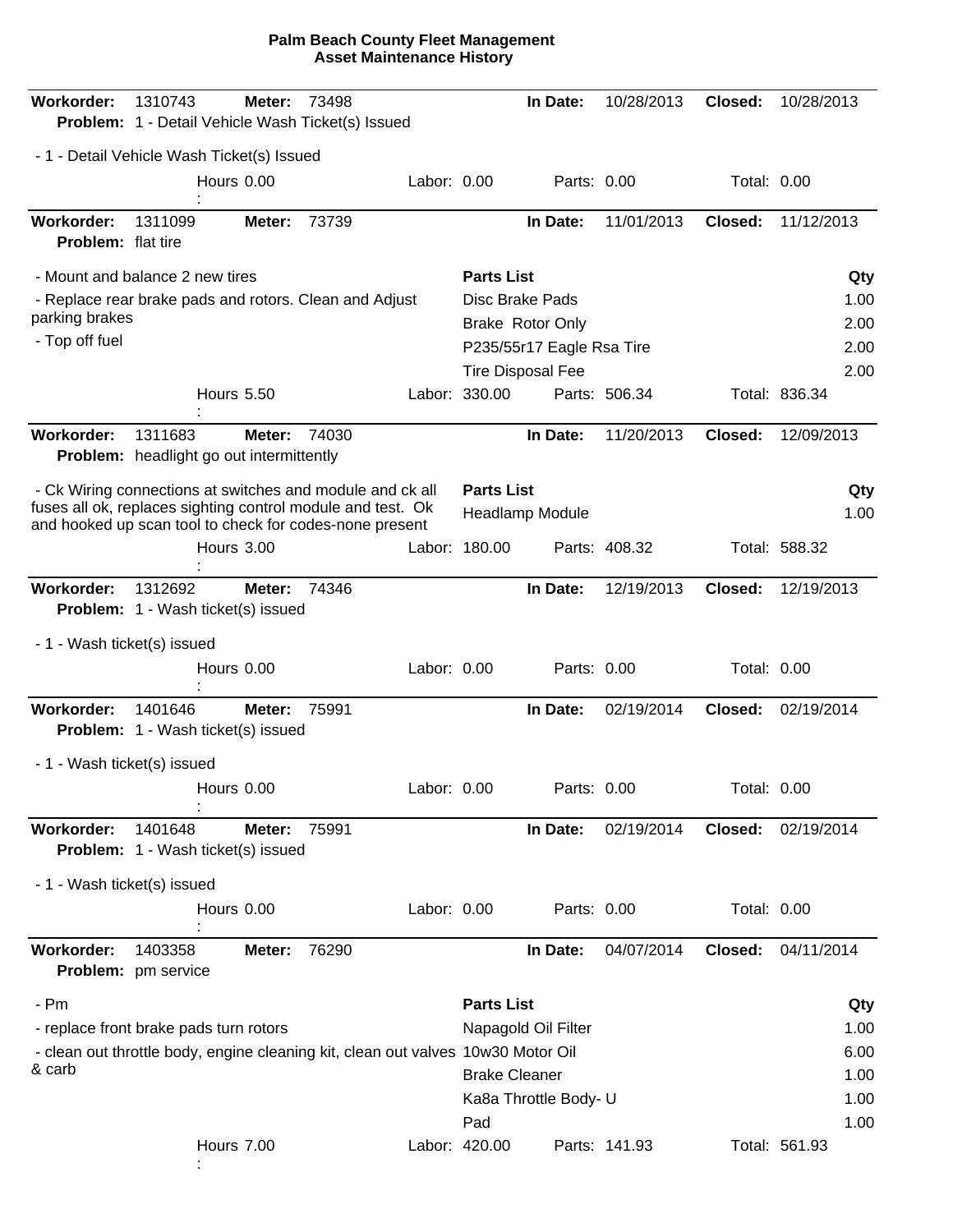| Workorder:                  | 1406910<br>Problem: right rear window         | Meter:       | 77975 |              |                      | In Date:                | 07/14/2014   | Closed:            | 07/16/2014    |
|-----------------------------|-----------------------------------------------|--------------|-------|--------------|----------------------|-------------------------|--------------|--------------------|---------------|
| - R/r r/r window Regulator  |                                               |              |       |              | <b>Parts List</b>    |                         |              |                    | Qty           |
|                             |                                               |              |       |              |                      | <b>Window Regulator</b> |              |                    | 1.00          |
|                             | <b>Hours 1.50</b>                             |              |       | Labor: 90.00 |                      |                         | Parts: 44.58 |                    | Total: 134.58 |
| Workorder:                  | 1410053<br>Problem: pm service                | Meter:       | 78663 |              |                      | In Date:                | 10/06/2014   | Closed:            | 10/15/2014    |
| - Pm                        |                                               |              |       |              | <b>Parts List</b>    |                         |              |                    | Qty           |
|                             |                                               |              |       |              |                      | 10w30 Motor Oil         |              |                    | 6.00          |
|                             |                                               |              |       |              |                      | Napagold Oil Filter     |              |                    | 1.00          |
|                             |                                               |              |       |              | <b>Wiper Blade</b>   |                         |              |                    | 2.00          |
|                             |                                               |              |       |              |                      | Napagold Fuel Filter    |              |                    | 1.00          |
|                             | Hours 2.00                                    |              |       |              | Labor: 120.00        |                         | Parts: 32.97 |                    | Total: 152.97 |
| <b>Workorder:</b>           | 1412736                                       | Meter:       | 79208 |              |                      | In Date:                | 12/19/2014   | Closed:            | 12/19/2014    |
|                             | <b>Problem:</b> 1 - Wash ticket(s) issued     |              |       |              |                      |                         |              |                    |               |
| - 1 - Wash ticket(s) issued |                                               |              |       |              |                      |                         |              |                    |               |
|                             | Hours 0.00                                    |              |       | Labor: 0.00  |                      | Parts: 0.00             |              | <b>Total: 0.00</b> |               |
| <b>Workorder:</b>           | 1502892<br>Problem: pm service                | Meter:       | 80903 |              |                      | In Date:                | 03/19/2015   | Closed:            | 03/27/2015    |
| - Pm                        |                                               |              |       |              | <b>Parts List</b>    |                         |              |                    | Qty           |
| - Wash                      |                                               |              |       |              |                      | Napagold Oil Filter     |              |                    | 1.00          |
|                             |                                               |              |       |              |                      | 10w30 Motor Oil         |              |                    | 6.00          |
|                             |                                               |              |       |              | <b>Brake Cleaner</b> |                         |              |                    | 1.00          |
|                             |                                               |              |       |              | <b>Wiper Blade</b>   |                         |              |                    | 2.00          |
|                             | Hours 3.00                                    |              |       |              | Labor: 180.00        |                         | Parts: 31.74 |                    | Total: 211.74 |
| Workorder:                  | 1503749<br>Problem: 1 - Wash ticket(s) issued | Meter: 81502 |       |              |                      | In Date:                | 04/13/2015   | Closed:            | 04/13/2015    |
| - 1 - Wash ticket(s) issued |                                               |              |       |              |                      |                         |              |                    |               |
|                             | Hours 0.00                                    |              |       | Labor: 0.00  |                      | Parts: 0.00             |              | Total: 0.00        |               |
| Workorder:                  | 1507504<br>Problem: pm service                | Meter:       | 82533 |              |                      | In Date:                | 07/28/2015   | Closed:            | 07/31/2015    |
| - pm service                |                                               |              |       |              | <b>Parts List</b>    |                         |              |                    | Qty           |
|                             |                                               |              |       |              |                      | Napagold Oil Filter     |              |                    | 1.00          |
|                             |                                               |              |       |              |                      | Napagold Fuel Filter    |              |                    | 1.00          |
|                             |                                               |              |       |              |                      | Napa 10w30 Qt           |              |                    | 6.00          |
|                             | Hours 2.00                                    |              |       |              | Labor: 120.00        |                         | Parts: 30.50 |                    | Total: 150.50 |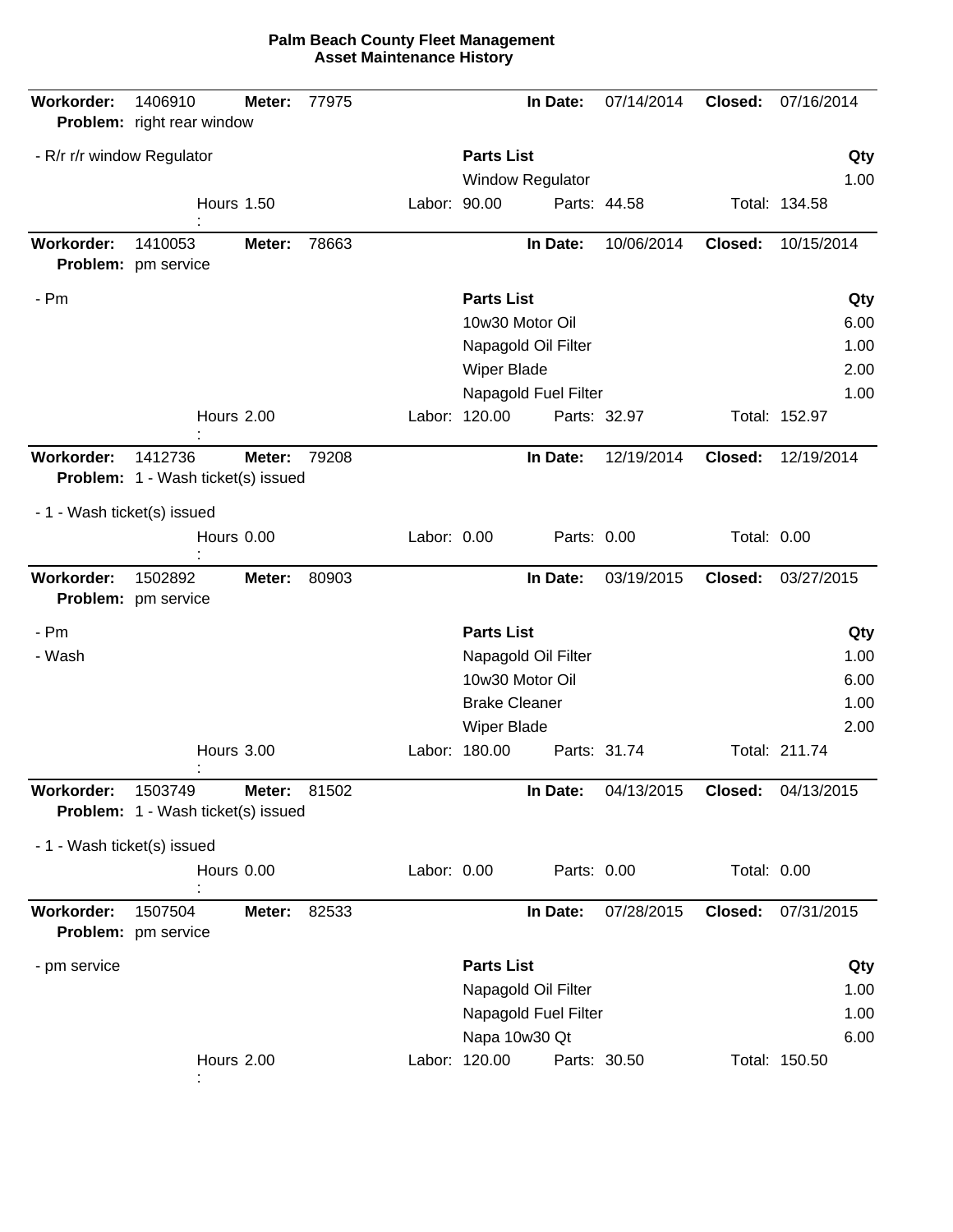| Workorder:                  | 1508851<br>Problem: 1 - Wash ticket(s) issued                                                             | Meter: | 83380 |             |                      | In Date:              | 09/02/2015   | Closed:            | 09/02/2015    |
|-----------------------------|-----------------------------------------------------------------------------------------------------------|--------|-------|-------------|----------------------|-----------------------|--------------|--------------------|---------------|
| - 1 - Wash ticket(s) issued |                                                                                                           |        |       |             |                      |                       |              |                    |               |
|                             | Hours 0.00                                                                                                |        |       | Labor: 0.00 |                      | Parts: 0.00           |              | Total: 0.00        |               |
| Workorder:                  | 1511946<br><b>Problem:</b> 1 - Wash ticket(s) issued                                                      | Meter: | 84591 |             |                      | In Date:              | 11/23/2015   | Closed:            | 11/23/2015    |
| - 1 - Wash ticket(s) issued |                                                                                                           |        |       |             |                      |                       |              |                    |               |
|                             | Hours 0.00                                                                                                |        |       | Labor: 0.00 |                      | Parts: 0.00           |              | <b>Total: 0.00</b> |               |
| <b>Workorder:</b>           | 1512492<br>Problem: pm service                                                                            | Meter: | 84595 |             |                      | In Date:              | 12/10/2015   | Closed:            | 12/16/2015    |
| - Pm Service                |                                                                                                           |        |       |             | <b>Parts List</b>    |                       |              |                    | Qty           |
|                             |                                                                                                           |        |       |             |                      | Napagold Oil Filter   |              |                    | 1.00          |
|                             |                                                                                                           |        |       |             |                      | Napa Quart 5w20       |              |                    | 6.00          |
|                             |                                                                                                           |        |       |             |                      | 22" Wiper Blade       |              |                    | 2.00          |
|                             | Hours 2.00                                                                                                |        |       |             | Labor: 120.00        |                       | Parts: 32.33 |                    | Total: 152.33 |
| Workorder:                  | 1603952<br><b>Problem:</b> 1 - Wash ticket(s) issued                                                      | Meter: | 86300 |             |                      | In Date:              | 04/14/2016   | Closed:            | 04/14/2016    |
| - 1 - Wash ticket(s) issued |                                                                                                           |        |       |             |                      |                       |              |                    |               |
|                             | Hours 0.00                                                                                                |        |       | Labor: 0.00 |                      | Parts: 0.00           |              | Total: 0.00        |               |
| Workorder:                  | 1604338                                                                                                   | Meter: | 86416 |             |                      | In Date:              | 04/26/2016   | Closed:            | 04/28/2016    |
|                             | <b>Problem:</b> noise on start/runs bad after a while                                                     |        |       |             |                      |                       |              |                    |               |
|                             |                                                                                                           |        |       |             |                      |                       |              |                    | Qty           |
|                             | - ck P/s Leak And Noise. Replace pressure switch and flush Parts List<br>sys. Computer scan and road test |        |       |             | Switch               |                       |              |                    | 1.00          |
|                             |                                                                                                           |        |       |             |                      | Syn-atf Trans Fluid S |              |                    | 1.00          |
|                             |                                                                                                           |        |       |             | <b>Brake Cleaner</b> |                       |              |                    | 1.00          |
|                             | Hours 2.00                                                                                                |        |       |             | Labor: 120.00        |                       | Parts: 73.38 |                    | Total: 193.38 |
| Workorder:                  | 1604517<br><b>Problem:</b> 1 - Wash ticket(s) issued                                                      | Meter: | 86430 |             |                      | In Date:              | 04/28/2016   | Closed:            | 04/28/2016    |
| - 1 - Wash ticket(s) issued |                                                                                                           |        |       |             |                      |                       |              |                    |               |
|                             | Hours 0.00                                                                                                |        |       | Labor: 0.00 |                      | Parts: 0.00           |              | Total: 0.00        |               |
| Workorder:                  | 1605310<br>Problem: pm service                                                                            | Meter: | 86724 |             |                      | In Date:              | 05/23/2016   | Closed:            | 05/27/2016    |
| - Pm                        |                                                                                                           |        |       |             | <b>Parts List</b>    |                       |              |                    | Qty           |
|                             | - right rear tire reapir nitro all 5 tires                                                                |        |       |             | Drain Plug           |                       |              |                    | 1.00          |
| - Wash                      |                                                                                                           |        |       |             |                      | Napagold Oil Filter   |              |                    | 1.00          |
|                             |                                                                                                           |        |       |             |                      | 10w30 Motor Oil       |              |                    | 6.00          |
|                             |                                                                                                           |        |       |             |                      | 22" Wiper Blade       |              |                    | 2.00          |
|                             |                                                                                                           |        |       |             | Lug Nut              |                       |              |                    | 5.00          |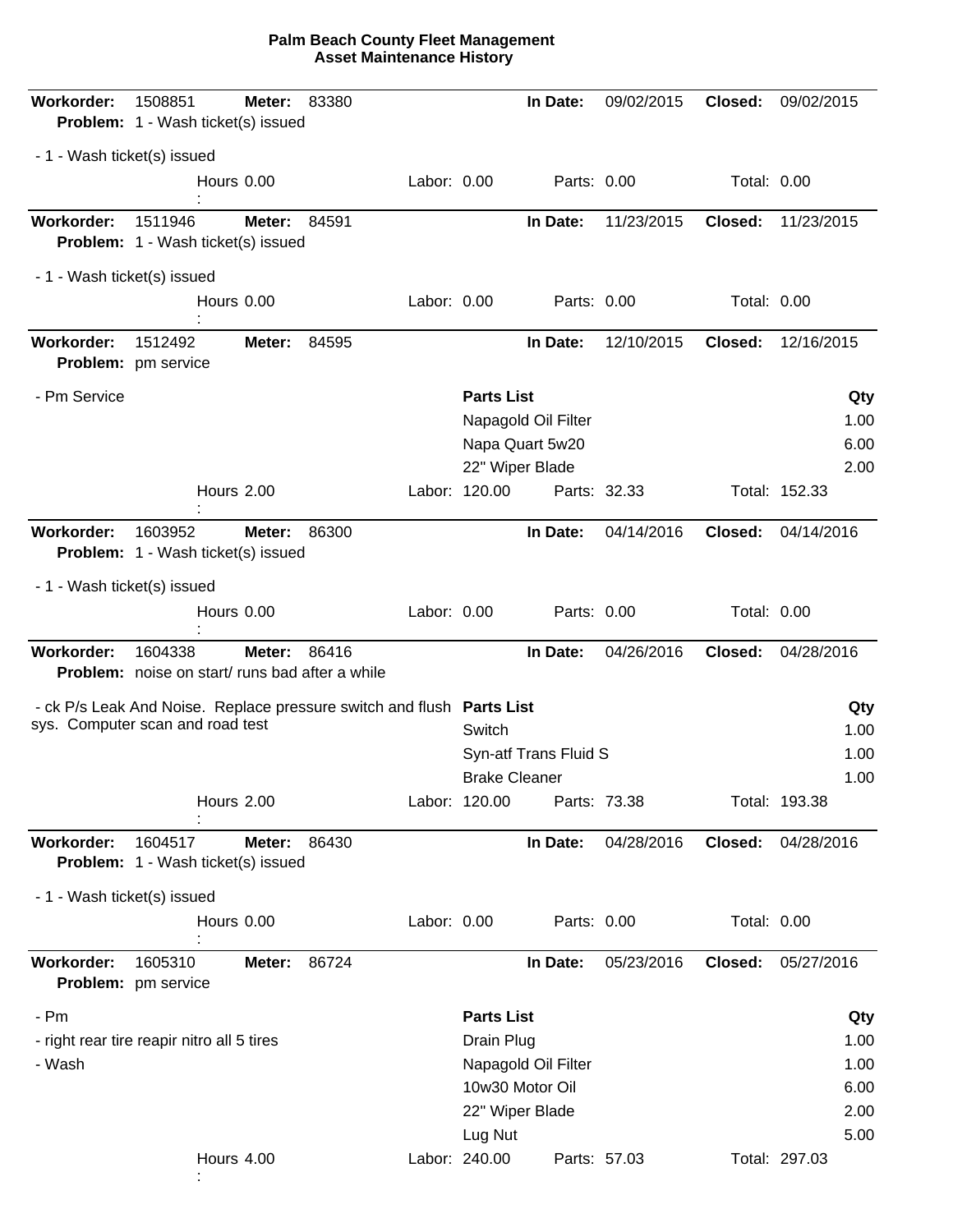| Workorder:                  | 1606473<br>Problem: 1 - Wash ticket(s) issued        | Meter:     | 87440 |             |                   | In Date:            | 06/24/2016   | Closed:     | 06/24/2016    |              |
|-----------------------------|------------------------------------------------------|------------|-------|-------------|-------------------|---------------------|--------------|-------------|---------------|--------------|
| - 1 - Wash ticket(s) issued |                                                      |            |       |             |                   |                     |              |             |               |              |
|                             |                                                      | Hours 0.00 |       | Labor: 0.00 |                   | Parts: 0.00         |              | Total: 0.00 |               |              |
| <b>Workorder:</b>           | 1607083<br><b>Problem:</b> 1 - Wash ticket(s) issued | Meter:     | 87454 |             |                   | In Date:            | 07/13/2016   | Closed:     | 07/13/2016    |              |
| - 1 - Wash ticket(s) issued |                                                      |            |       |             |                   |                     |              |             |               |              |
|                             |                                                      | Hours 0.00 |       | Labor: 0.00 |                   | Parts: 0.00         |              | Total: 0.00 |               |              |
| <b>Workorder:</b>           | 1609970<br><b>Problem:</b> 1 - Wash ticket(s) issued | Meter:     | 89297 |             |                   | In Date:            | 09/23/2016   | Closed:     | 09/23/2016    |              |
| - 1 - Wash ticket(s) issued |                                                      |            |       |             |                   |                     |              |             |               |              |
|                             |                                                      | Hours 0.00 |       | Labor: 0.00 |                   | Parts: 0.00         |              | Total: 0.00 |               |              |
| Workorder:                  | 1611162<br>Problem: pm service                       | Meter:     | 89540 |             |                   | In Date:            | 10/27/2016   | Closed:     | 11/07/2016    |              |
| - Pm                        |                                                      |            |       |             | <b>Parts List</b> |                     |              |             |               | Qty          |
| - Diag. R/r washer pump     |                                                      |            |       |             |                   | Napa Quart 5w20     |              |             |               | 6.00         |
|                             | - Travel to carwash and back                         |            |       |             |                   | Napagold Oil Filter |              |             |               | 1.00         |
|                             |                                                      |            |       |             |                   | 22" Wiper Blade     |              |             |               | 2.00         |
|                             |                                                      |            |       |             |                   | Napagold Air Filter |              |             |               | 1.00         |
|                             |                                                      |            |       |             | Wd40 Spr          | Washer Pump         |              |             |               | 1.00<br>1.00 |
|                             |                                                      | Hours 4.00 |       |             | Labor: 240.00     | Parts: 68.21        |              |             | Total: 308.21 |              |
|                             |                                                      |            |       |             |                   |                     |              |             |               |              |
| Workorder:                  | 1612295<br><b>Problem:</b> 1 - Wash ticket(s) issued | Meter:     | 89540 |             |                   | In Date:            | 11/30/2016   | Closed:     | 11/30/2016    |              |
| - 1 - Wash ticket(s) issued |                                                      |            |       |             |                   |                     |              |             |               |              |
|                             |                                                      | Hours 0.00 |       | Labor: 0.00 |                   | Parts: 0.00         |              | Total: 0.00 |               |              |
| Workorder:                  | 1703887<br>Problem: pm service                       | Meter:     | 90815 |             |                   | In Date:            | 04/18/2017   | Closed:     | 04/25/2017    |              |
| - Pm                        |                                                      |            |       |             | <b>Parts List</b> |                     |              |             |               | Qty          |
| - Carwash                   |                                                      |            |       |             |                   | Napa Quart 5w20     |              |             |               | 6.00         |
|                             |                                                      |            |       |             |                   | Napagold Oil Filter |              |             |               | 1.00         |
|                             |                                                      | Hours 3.00 |       |             | Labor: 180.00     | 22" Wiper Blade     | Parts: 32.54 |             | Total: 212.54 | 2.00         |
| Workorder:                  | 1705424                                              | Meter:     | 91044 |             |                   | In Date:            | 05/31/2017   | Closed:     | 05/31/2017    |              |
|                             | <b>Problem:</b> 1 - Wash ticket(s) issued            |            |       |             |                   |                     |              |             |               |              |
| - 1 - Wash ticket(s) issued |                                                      |            |       |             |                   |                     |              |             |               |              |
|                             |                                                      | Hours 0.00 |       | Labor: 0.00 |                   | Parts: 0.00         |              | Total: 0.00 |               |              |